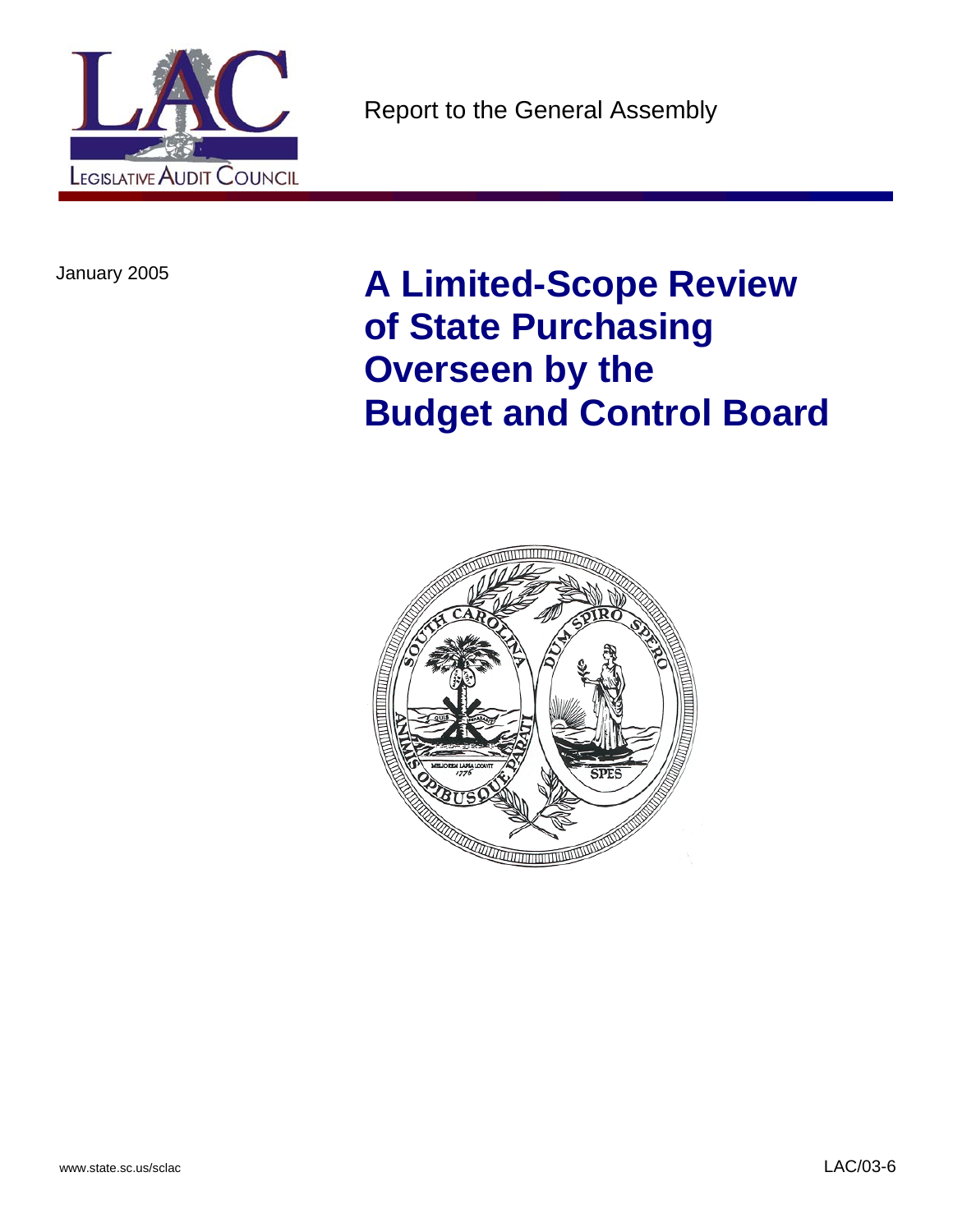### LEGISLATIVE AUDIT COUNCIL 1331 Elmwood Ave., Suite 315

Columbia, SC 29201 (803) 253-7612 VOICE (803) 253-7639 FAX

### **Public Members**

Dill B. Blackwell, Chairman Nancy D. Hawk, Esq., Vice Chairman Marion H. Kinon, Esq. Philip F. Laughridge, CPA Henry M. Swink

### **Members Who Serve Ex Officio**

Scott H. Richardson *Senate Judiciary Committee* William S. Branton, Jr. *Senate Finance Committee* Rex F. Rice *House Ways & Means Committee* James H. Harrison *House Judiciary Committee*

### **Director**

George L. Schroeder

Authorized by §2-15-10 *et seq.* of the South Carolina Code of Laws, the Legislative Audit Council, created in 1975, reviews the operations of state agencies, investigates fiscal matters as required, and provides information to assist the General Assembly. Some audits are conducted at the request of groups of legislators who have questions about potential problems in state agencies or programs; other audits are performed as a result of statutory mandate.

The Legislative Audit Council is composed of five public members, one of whom must be a practicing certified or licensed public accountant and one of whom must be an attorney. In addition, four members of the General Assembly serve ex officio.

Audits by the Legislative Audit Council are conducted in accordance with generally accepted government auditing standards as set forth by the Comptroller General of the United States.

Copies of all LAC audits are available at no charge. We encourage you to visit our website to view and print copies of LAC reports.

www.state.sc.us/sclac

*A Limited-Scope Review of State Purchasing Overseen by the Budget and Control Board* was conducted by the following audit team.

*Audit Manager* Priscilla T. Anderson

*Senior Auditor* Andrew M. Young *Associate Auditor* Beverly T. Riley

Typography Candice H. Pou Senior Legal Counsel Maribeth Rollings Werts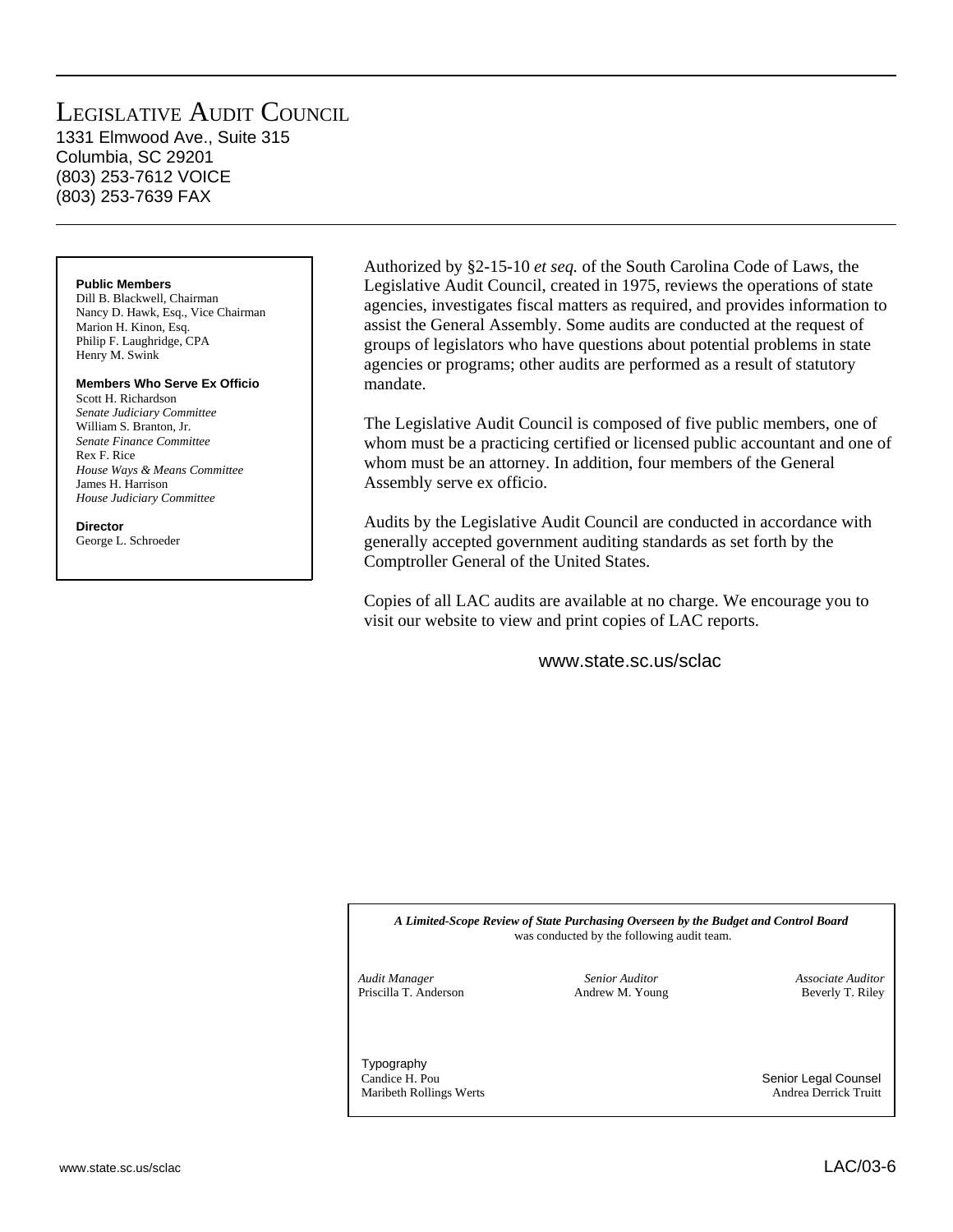LAC Report to the General Assembly

**A Limited-Scope Review of State Purchasing Overseen by the Budget and Control Board**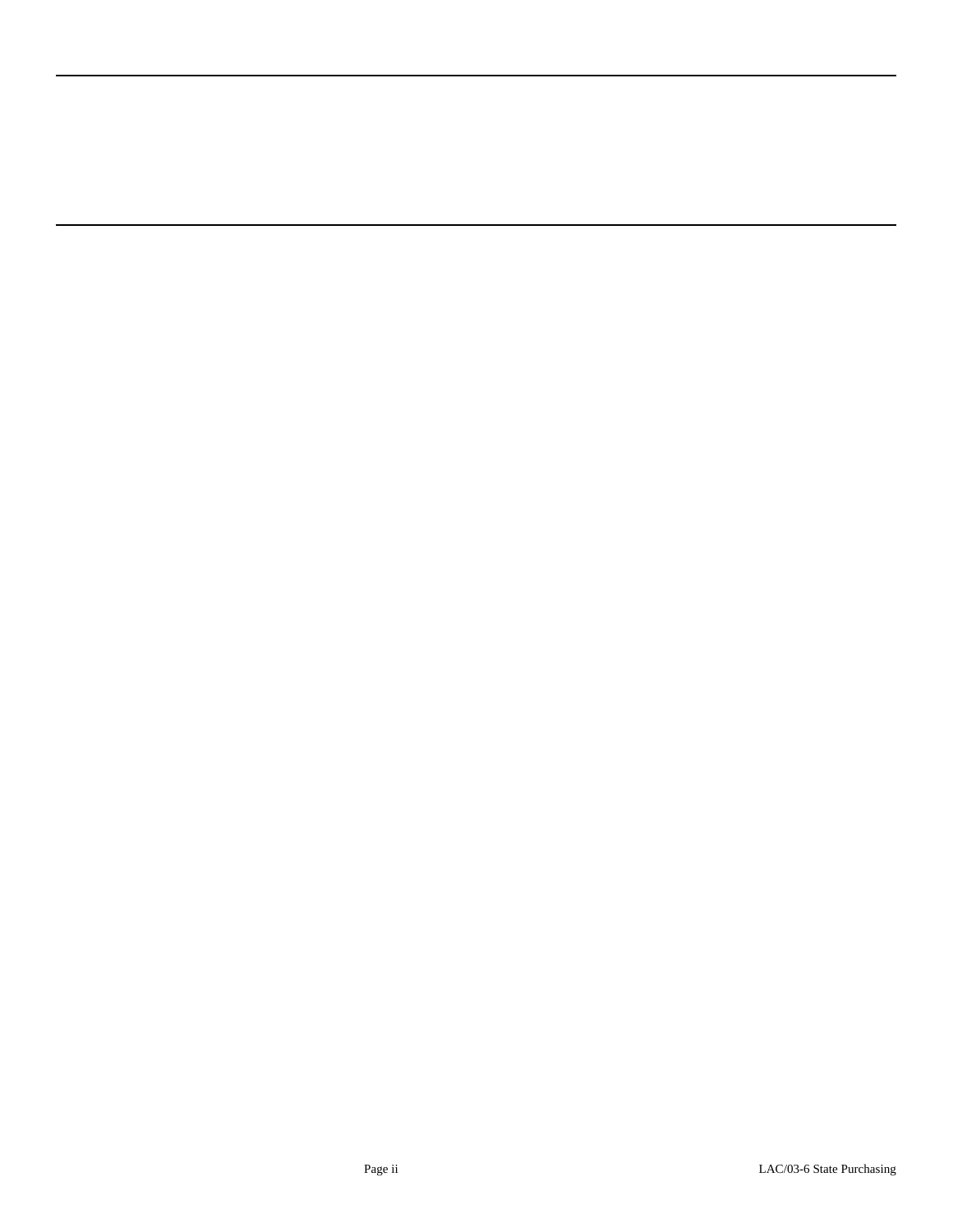## **Contents**

| <b>Synopsis</b>                          |   |
|------------------------------------------|---|
| <b>Chapter 1</b><br><b>Introduction</b>  |   |
| <b>Chapter 2</b><br><b>Audit Results</b> |   |
| <b>Appendices</b>                        | B |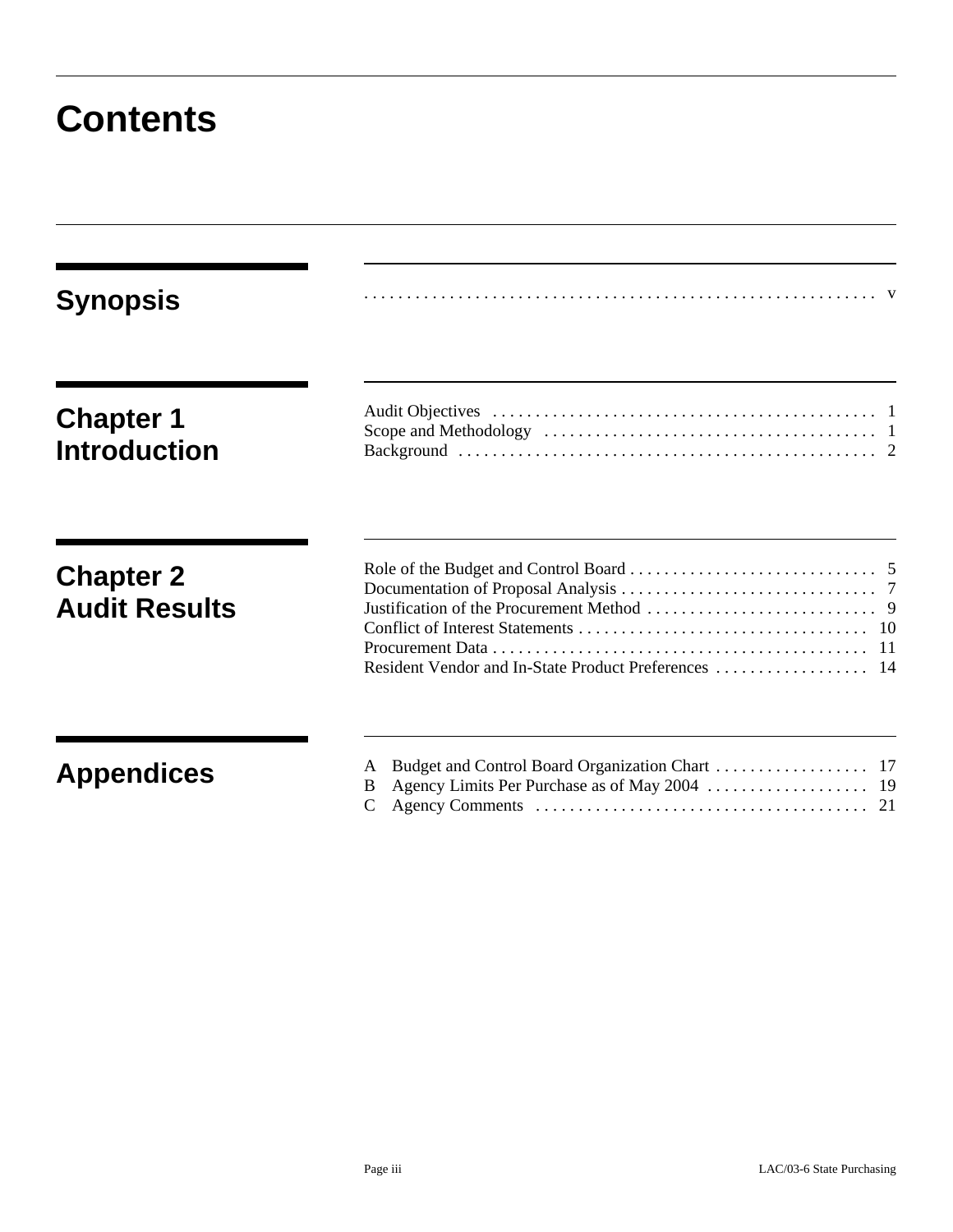**Contents**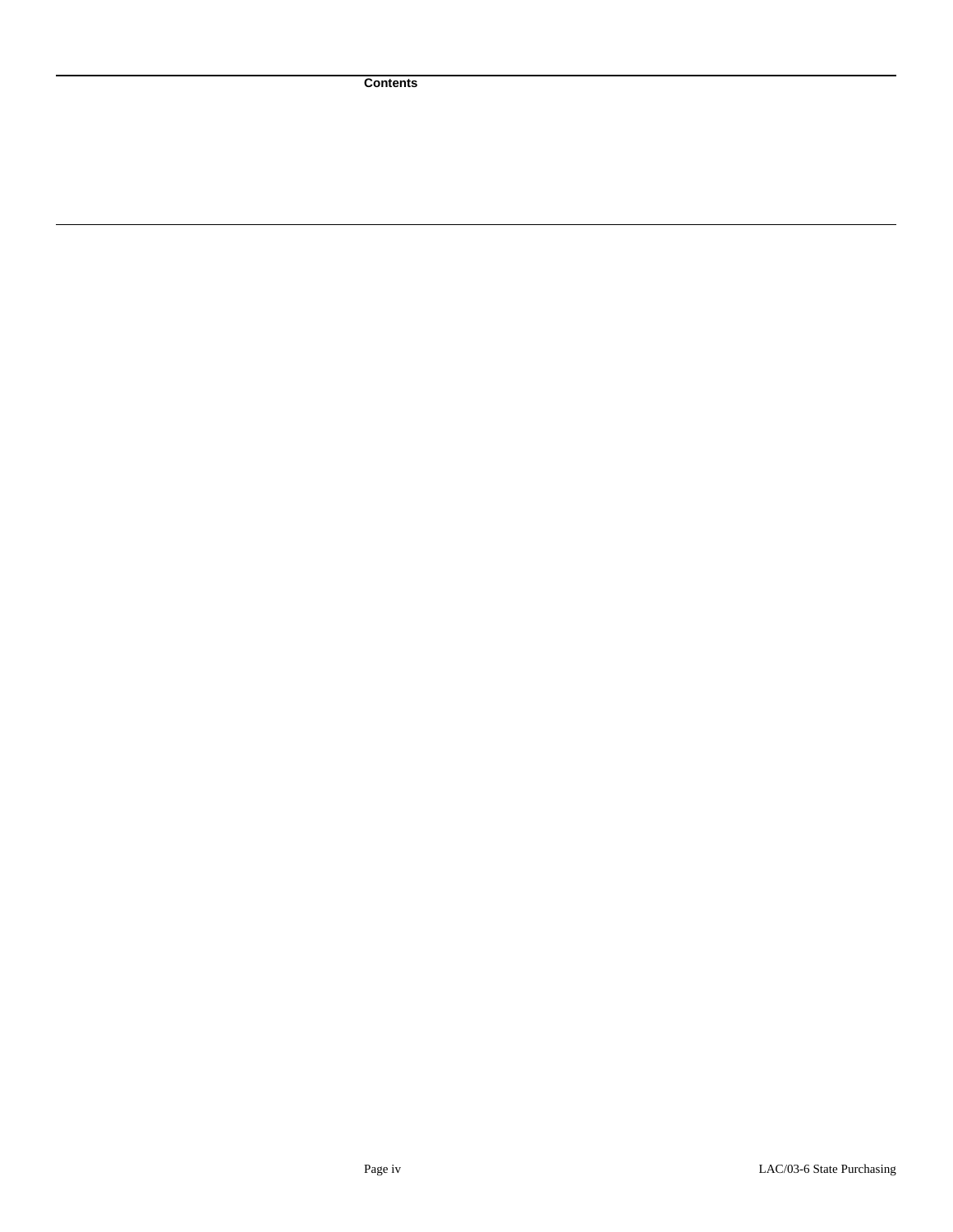## **Synopsis**

The General Assembly asked the Legislative Audit Council to conduct an audit of "competitive best value bidding" purchases. Under state law, government officials may use best value bidding, or a similar process called "competitive sealed proposal," where factors other than price are considered in awarding state contracts. We reviewed best value bidding and competitive sealed proposal purchasing of goods and services and information technology by the Budget and Control Board. Our findings are summarized below.

- $\Box$  The Budget and Control Board has instructed procurement evaluation panels (persons who score criteria used to award contracts) not to place documentation of their analysis in the procurement files, which are subject to public inspection. Evaluation score sheets that are in the procurement files contain only "number scores" with no information on what the scores are based.
- The Budget and Control Board has not consistently provided its rationale for the use of procurement methods in which contracts may be awarded to vendors who do not have the lowest price. We did not locate written justification in 8 (27%) of the 30 cases that we reviewed.
- $\Box$  Conflict of interest statements would help to ensure that panel members who score proposals are unbiased. Statements were not always required or obtained from procurement evaluation members.
- The Budget and Control Board does not accurately or consistently record purchases in its database. Accurate and consistent information is needed to assist the legislature in oversight of state government operations.
- $\Box$  State law requires that companies that sell goods and services to state government be given a pricing preference if they are South Carolina "residents" or if their products are made or grown in South Carolina. It is questionable whether in-state purchasing preferences result in net benefits to South Carolina's economy or to its government. Although some companies benefit from these purchasing preferences, their effect includes higher prices paid by South Carolina taxpayers for the goods and services needed to operate state government. Also, South Carolina companies seeking to do business with other state governments are being penalized because of our preferences.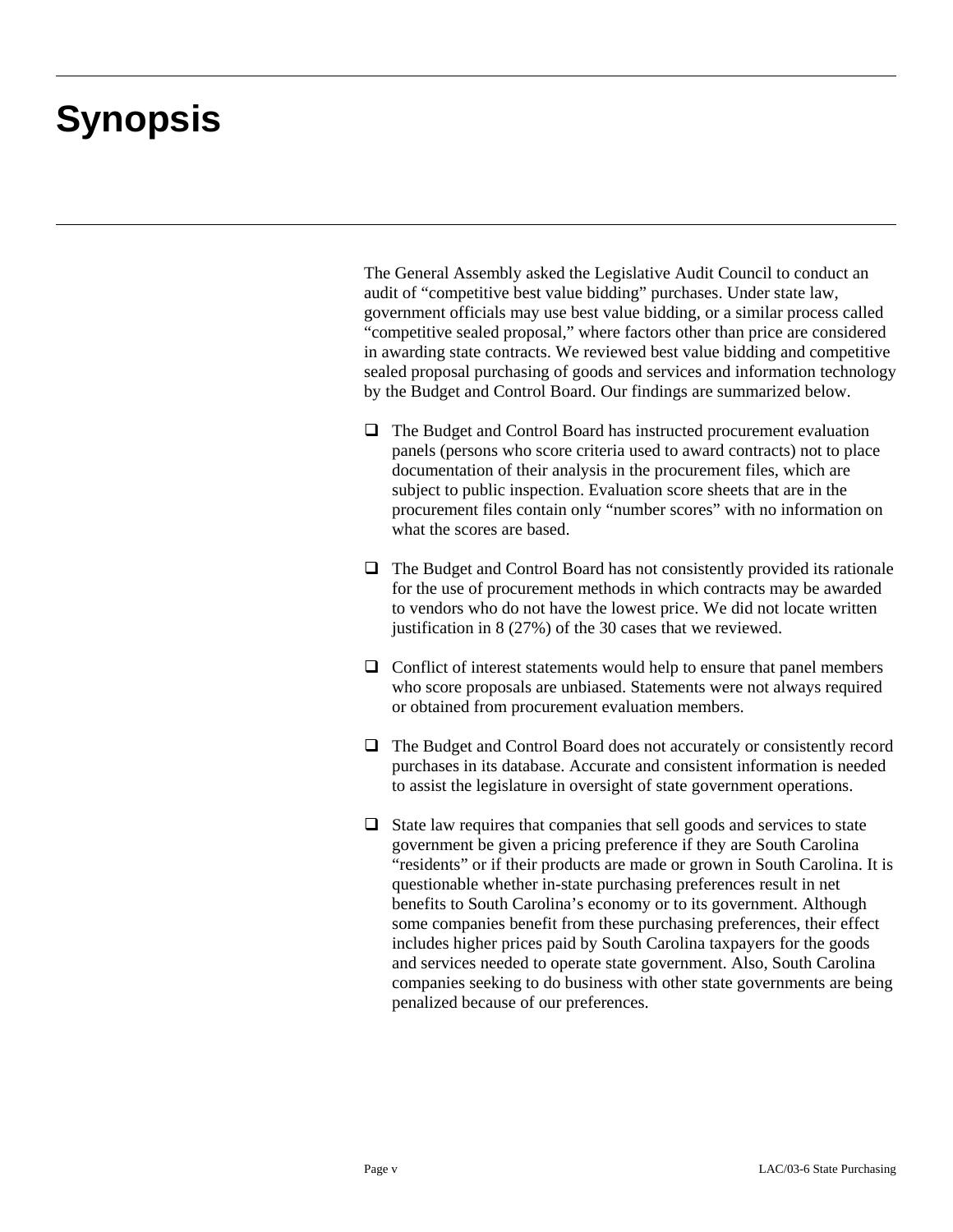**Synopsis**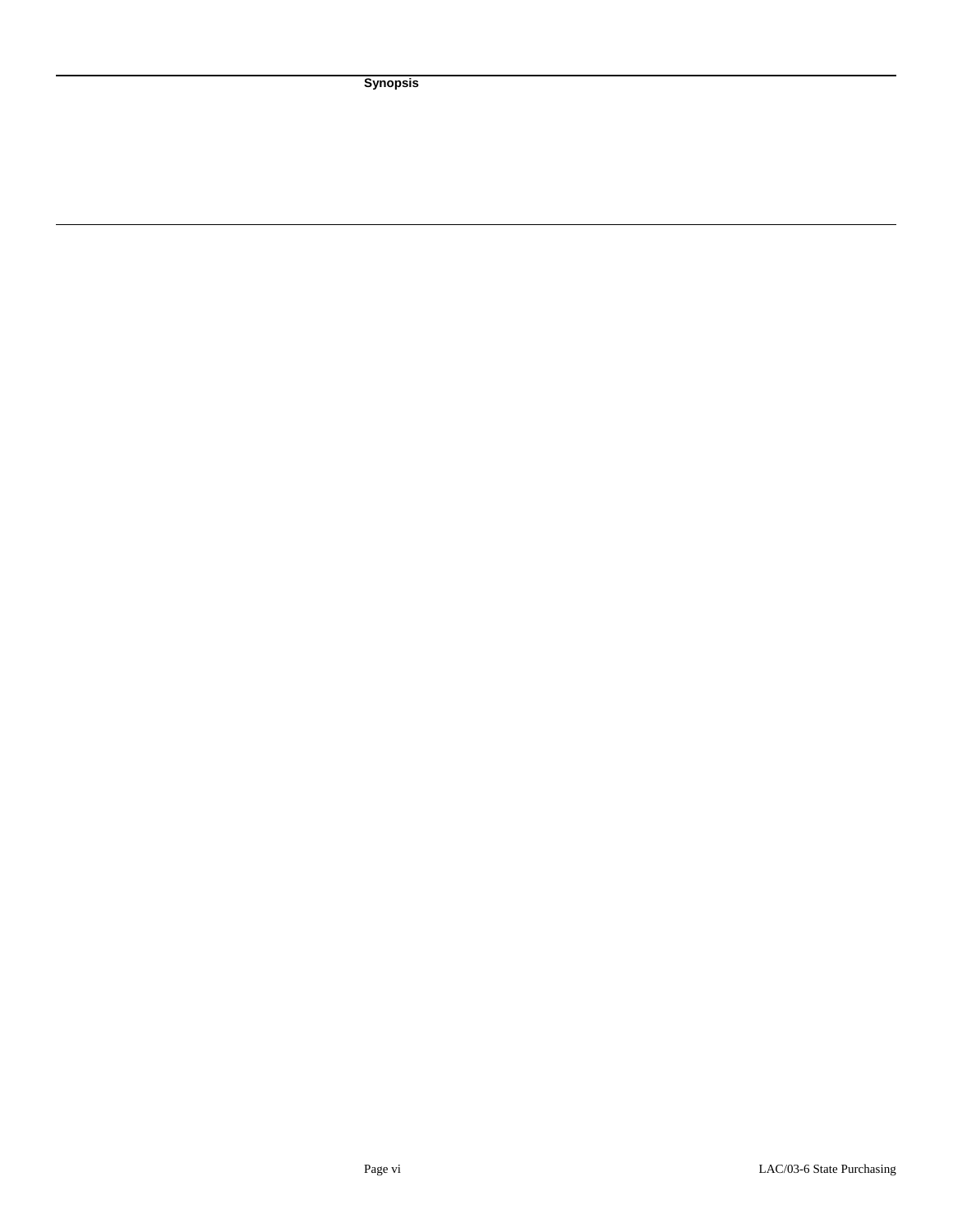## **Introduction**

| <b>Audit Objectives</b>         | Members of the General Assembly asked the audit council to review a state<br>government purchasing process known as "competitive best value bidding,"<br>in which contracts may be awarded to vendors who do not have the lowest<br>price. State law allows government officials to use this or a similar<br>procurement method called the "competitive sealed proposal" process when<br>there are factors that offset higher prices, such as better quality or lower<br>long-term costs. [The "competitive sealed proposal" process is often referred<br>to as a "request for proposal" (RFP) process.] |  |  |
|---------------------------------|----------------------------------------------------------------------------------------------------------------------------------------------------------------------------------------------------------------------------------------------------------------------------------------------------------------------------------------------------------------------------------------------------------------------------------------------------------------------------------------------------------------------------------------------------------------------------------------------------------|--|--|
|                                 | We identified the audit objectives after our preliminary audit work and<br>communication with the legislators who requested the audit. We focused on<br>the objectives listed below, as they relate to state government purchasing of<br>goods and services, including information technology.                                                                                                                                                                                                                                                                                                           |  |  |
|                                 | Determine whether the state has adequate controls to ensure that<br>⊔<br>competitive best value bidding and competitive sealed proposal<br>purchasing are conducted in an objective manner and are supported with<br>sufficient analysis.                                                                                                                                                                                                                                                                                                                                                                |  |  |
|                                 | Determine the costs and benefits of including in-state vendor preferences<br>⊔<br>in the purchasing process.                                                                                                                                                                                                                                                                                                                                                                                                                                                                                             |  |  |
| Scope and<br><b>Methodology</b> | In conducting this audit, we reviewed purchasing records and interviewed<br>staff of the materials management office and the information technology<br>management office of the Budget and Control Board. The purchases we<br>reviewed were made by the Budget and Control Board for other state<br>agencies and the board itself. We also obtained information from purchasing<br>officials in Florida, Georgia, North Carolina, Tennessee, and Virginia.                                                                                                                                               |  |  |
|                                 | We used computer-processed data in conducting this audit. Where such data<br>were significant to our findings, we performed limited tests of their validity<br>and reliability.                                                                                                                                                                                                                                                                                                                                                                                                                          |  |  |
|                                 | We did not review the procurement of building construction, building<br>renovation, road construction, and related items. The period on which our<br>review focused was FY 02-03 and FY 03-04.                                                                                                                                                                                                                                                                                                                                                                                                           |  |  |
|                                 | This audit was conducted in accordance with generally accepted government<br>auditing standards.                                                                                                                                                                                                                                                                                                                                                                                                                                                                                                         |  |  |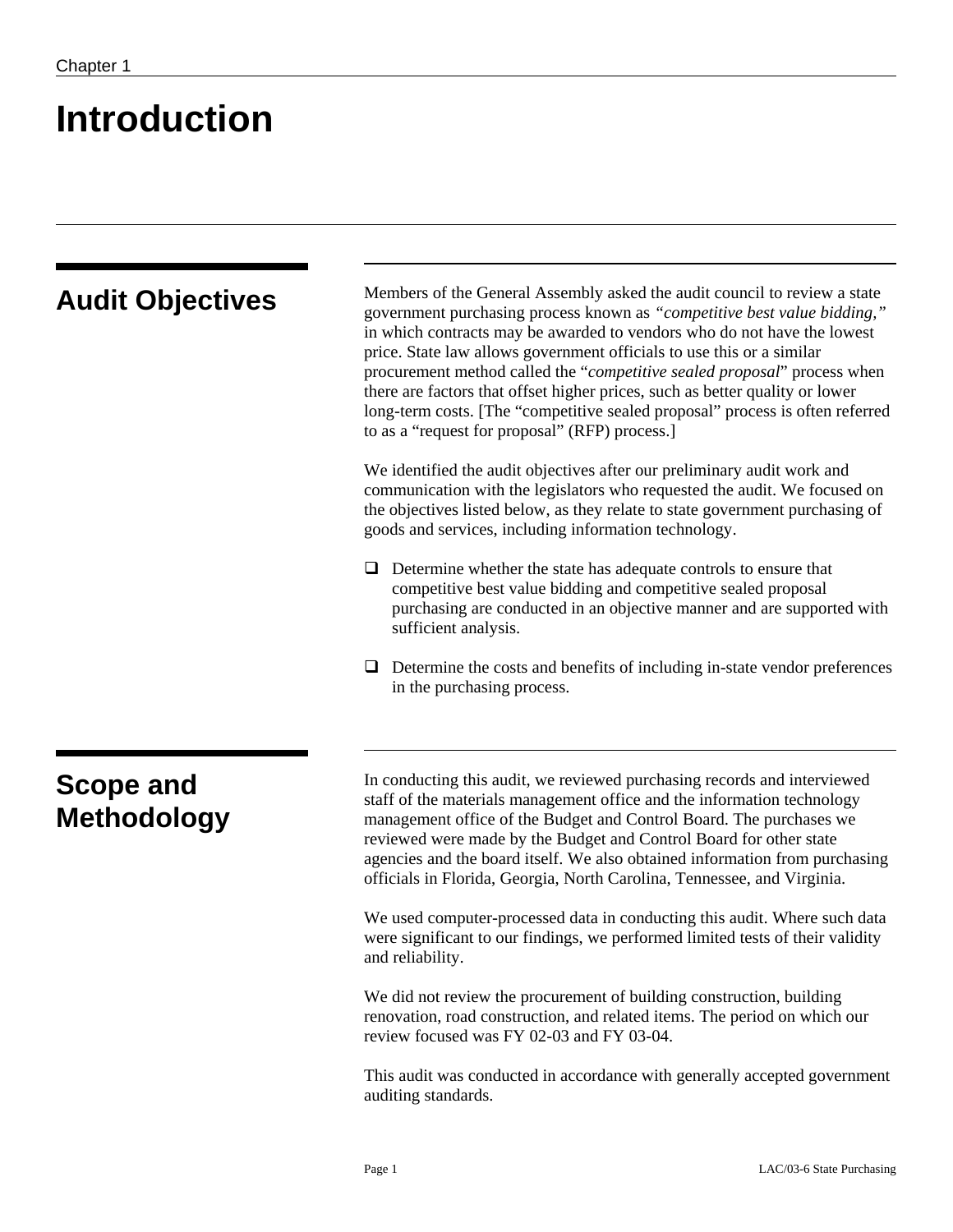| <b>Background</b>                           | The South Carolina Budget and Control Board is the state's central<br>administrative agency which provides oversight for operations such as<br>procurement, human resources, information technology and fiscal matters.<br>Under the authority of South Carolina Code §11-35-1210(1), the Budget and<br>Control Board has established dollar limits within which state agencies may<br>make their own purchases. For larger dollar amounts, most state agencies are<br>required to have their purchases conducted by the Budget and Control Board.<br>Two separate offices of that board process purchases for goods and services<br>and information technology (see Appendix A). |  |
|---------------------------------------------|-----------------------------------------------------------------------------------------------------------------------------------------------------------------------------------------------------------------------------------------------------------------------------------------------------------------------------------------------------------------------------------------------------------------------------------------------------------------------------------------------------------------------------------------------------------------------------------------------------------------------------------------------------------------------------------|--|
|                                             | Below is a summary of three common methods of purchasing used in state<br>government, which have similar-sounding names. In each method, state law<br>allows price as well as factors other than price to be considered. The methods<br>differ in the manner in which non-price factors are addressed.                                                                                                                                                                                                                                                                                                                                                                            |  |
|                                             | Also below, is a summary of the law that requires state government to give<br>pricing preferences to certain vendors.                                                                                                                                                                                                                                                                                                                                                                                                                                                                                                                                                             |  |
| <b>Competitive Sealed</b><br><b>Bidding</b> | In the "competitive sealed bid" method, state agencies establish minimum<br>specifications for the goods or services that they seek to buy and minimum<br>qualifications for the vendors who submit bids. The agencies then issue<br>invitations for bids. After reviewing vendor bids, the state agencies award<br>contracts to the vendor with the lowest price who meets the minimum<br>product specifications and vendor qualifications.                                                                                                                                                                                                                                      |  |
|                                             | Product specifications may include non-price factors, such as design,<br>performance, and the long-term cost of operation and ownership. Section 11-<br>$25-1520(11)$ of the South Carolina Code of Laws allows agencies to screen<br>vendors for their qualifications prior to the bidding process.                                                                                                                                                                                                                                                                                                                                                                              |  |
| <b>Competitive Sealed</b><br>Proposal       | In the "competitive sealed proposal" method, state law allows but does not<br>require that price be a factor in awarding a state contract. State agencies are<br>permitted to rank vendor proposals based on price and non-price factors,<br>such as product design, performance and reliability. Under this method, state<br>agencies may award contracts to vendors that do not have the lowest price<br>when it is determined to be "most advantageous" to the state.                                                                                                                                                                                                          |  |
|                                             | Budget and Control Board officials stated that, in most instances, the<br>purchasing agency will establish an evaluation panel to assess vendors'<br>proposals, although a panel is not required by law.                                                                                                                                                                                                                                                                                                                                                                                                                                                                          |  |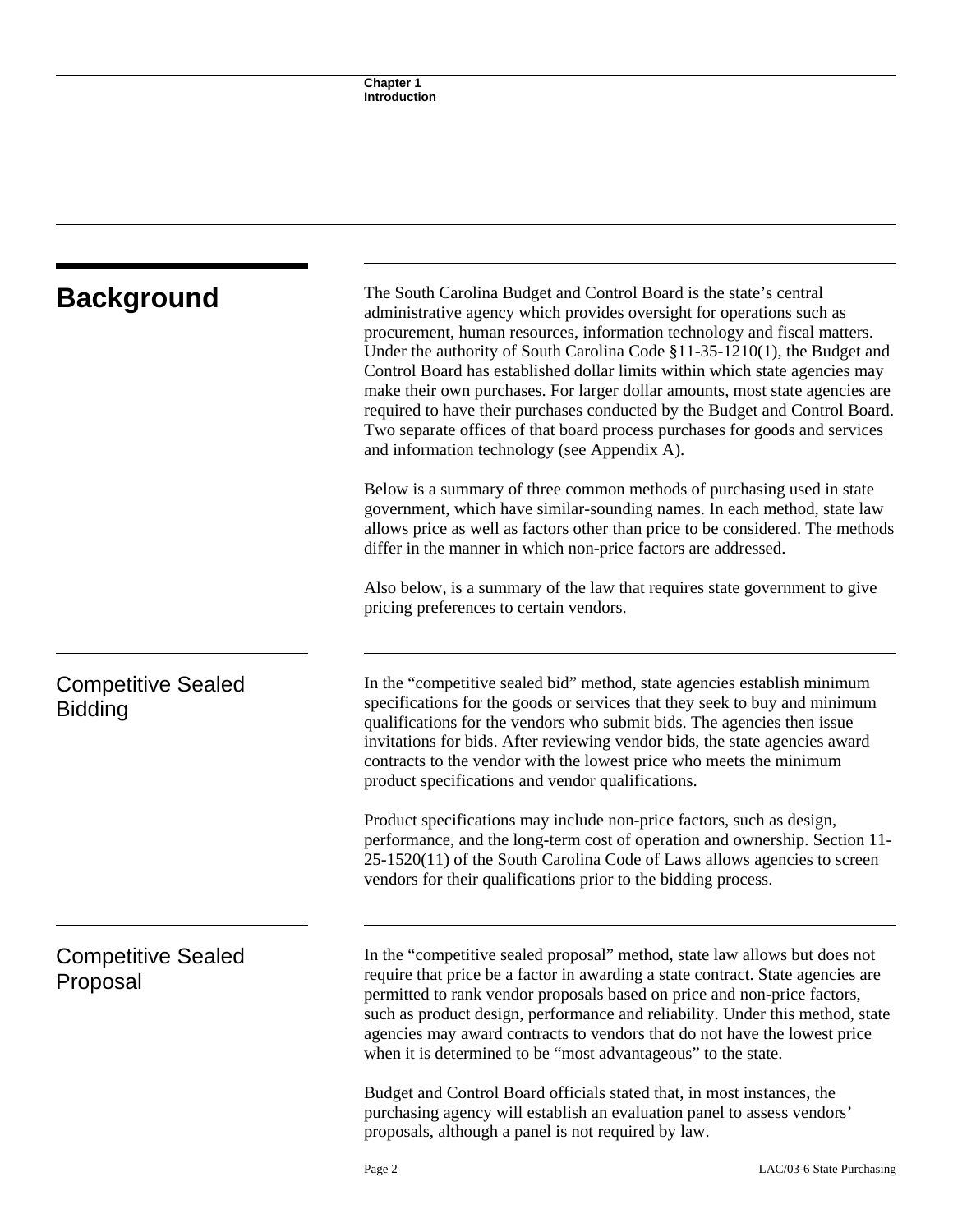### Competitive Best Value **Bidding**

The "competitive best value bid" method is similar to the competitive sealed proposal method. A primary difference is that, under competitive best value bidding, at least 60% of the determination of the winning bid must be based on price.

### **Table 1.1: FY 03-04 Budget and Control Board Purchases by Procurement Method (Excluding Information Technology)**

| <b>PROCUREMENT METHOD</b>          | <b>AMOUNT OF PURCHASES</b> |  |
|------------------------------------|----------------------------|--|
| <b>Competitive Sealed Bidding</b>  | \$92,820,192 (27%)         |  |
| <b>Best Value Bidding</b>          | 46,712,898 (14%)           |  |
| <b>Competitive Sealed Proposal</b> | 135,116,570 (39%)          |  |
| Other*                             | 67,460,913 (20%)           |  |
| <b>TOTAL</b>                       | \$342,110,573 (100%)       |  |

\* Other includes fixed-price and request for quotation procurements.

As shown in the table above, the Budget and Control Board records indicate that best value bid and competitive sealed proposal purchases in FY 03-04 for goods and services, not including information technology, made up 53% of the dollar amount of purchases made.

We found problems with the reliability of the board's procurement data. Our finding is detailed on page 11.

Pricing Preferences State law requires that pricing preferences be given to certain vendors when the government buys goods or services using the competitive sealed bid or best value bid purchasing methods. Vendors are required to be given pricing preference if they are South Carolina "residents" or if their products are made or grown in South Carolina. Vendors who are not South Carolina residents are required to be given a preference if their products are made or grown outside of South Carolina but within the United States.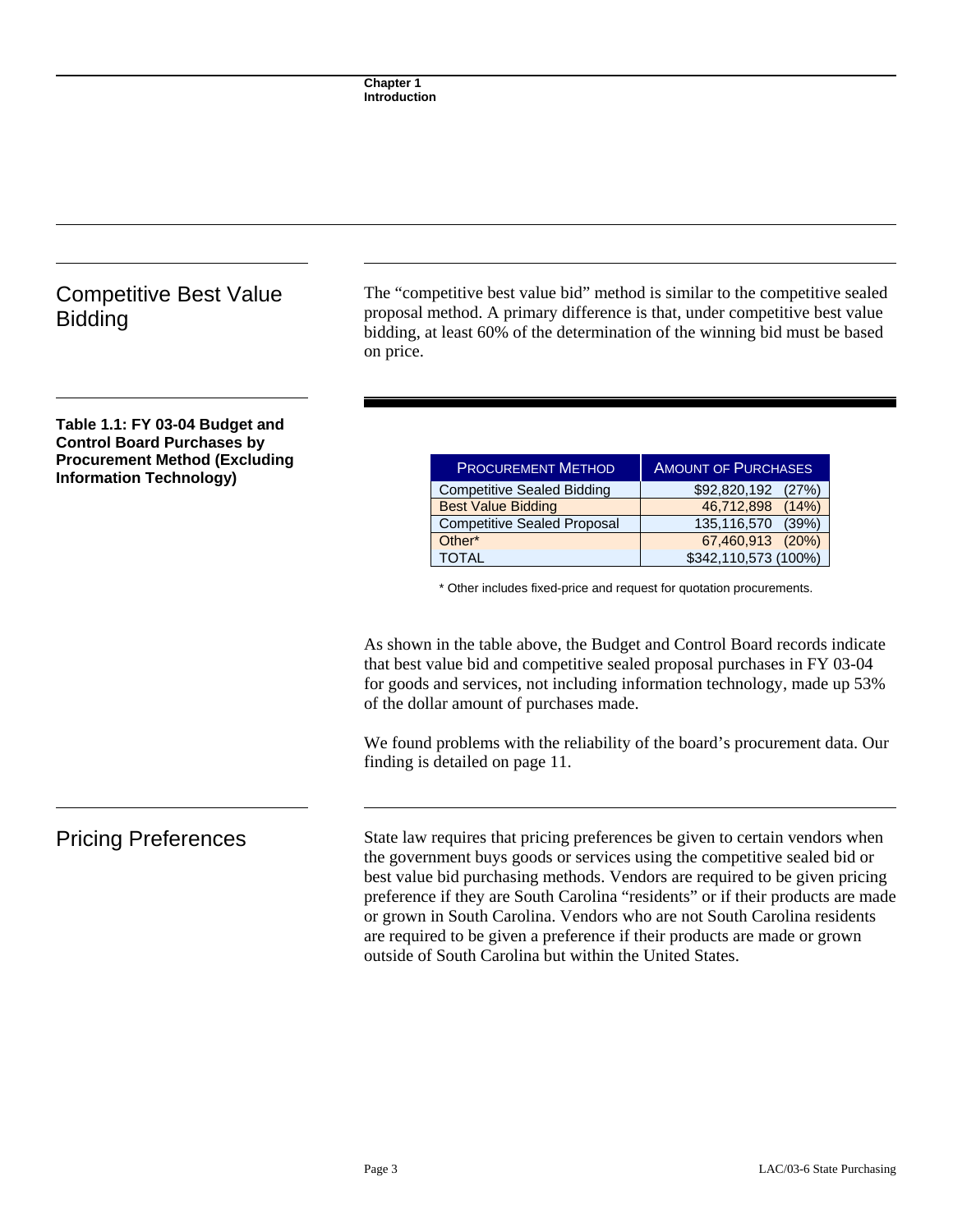**Chapter 1 Introduction**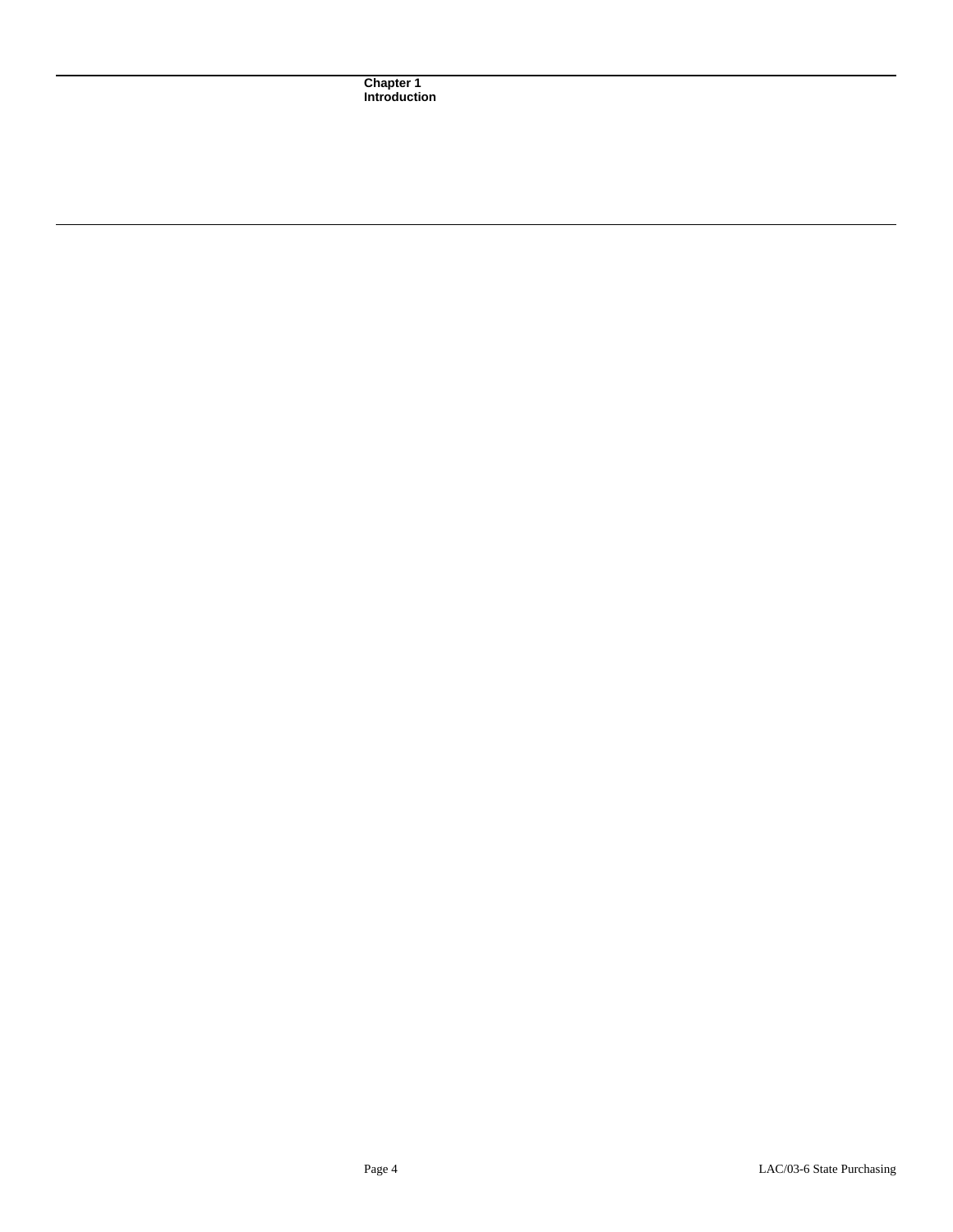# **Audit Results**

|                                                                                                     | This chapter contains the findings from our review of best value bidding<br>(BVB) and request for proposal (RFP) purchases processed by the State<br>Budget and Control Board. We concluded that scoring sheets, used as a basis<br>for vendor selection, did not provide adequate documentation of<br>considerations in making procurement awards. In addition, justification for<br>the use of BVB and RFP procurements are not always provided. Our review<br>also indicated problems with the board's procurement data.<br>Vendor pricing preferences result in higher prices for state government<br>operations. It is questionable whether these preferences provide net financial<br>benefits to the state. |
|-----------------------------------------------------------------------------------------------------|--------------------------------------------------------------------------------------------------------------------------------------------------------------------------------------------------------------------------------------------------------------------------------------------------------------------------------------------------------------------------------------------------------------------------------------------------------------------------------------------------------------------------------------------------------------------------------------------------------------------------------------------------------------------------------------------------------------------|
| <b>Role of the Budget</b><br>and Control Board                                                      | Agency purchasing certification limits are established by the Budget and<br>Control Board. When an agency's purchase exceeds the amount of its<br>certification, the board provides assistance to the agency to include<br>developing purchasing specifications, advertising solicitations, and providing<br>other resources that will ultimately lead to selection of a vendor for goods<br>and services. The purchasing limits for state agencies for goods and services<br>and information technology range from \$10,000 to \$250,000<br>(see Appendix B).                                                                                                                                                     |
| The Budget and Control<br>Board  assists state<br>agencies in the purchase of<br>goods and services | The B&CB's materials management office (MMO) assists state agencies in<br>the purchase of goods and services that exceed their limits. The board's<br>information technology management office (ITMO) assists agencies in the<br>purchase of information technology items above their limits.<br>We reviewed a judgmental sample of awards for best value bid and request<br>for proposal purchases made by MMO and ITMO in FY 02-03 and FY 03-04<br>(see Table 2.1). Examples of purchases for goods and services included<br>janitorial services, apparel, and heating and cooling systems. Information<br>technology items included computer hardware and software and<br>maintenance.                          |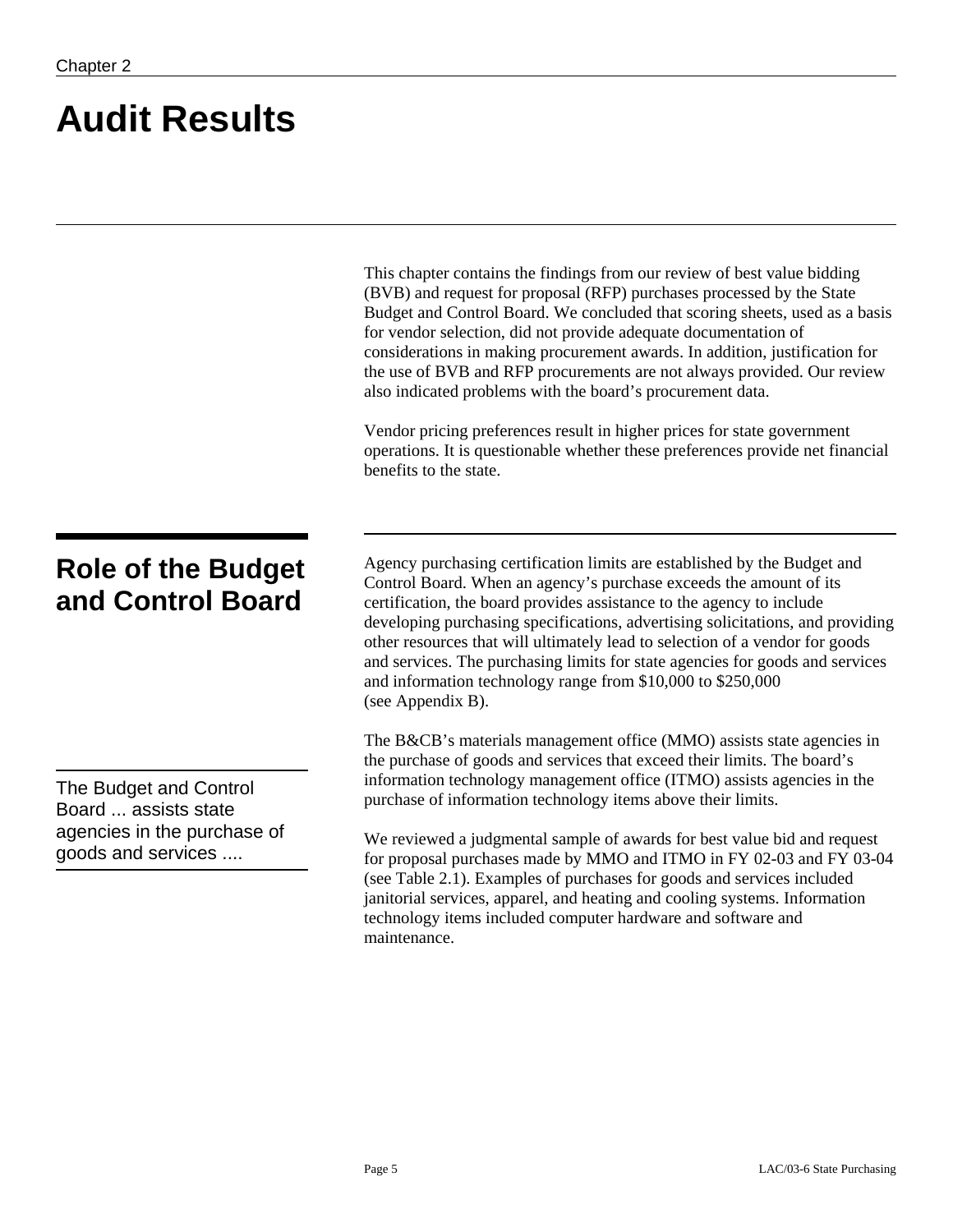### **Table 2.1: Sample of B&CB Best Value Bidding and Request for Proposal Purchases, FY 02-03 to FY 03-04**

| <b>PROCUREMENT</b>      | <b>NUMBER OF</b> | <b>NUMBER OF</b>       | <b>AWARDS SAMPLES</b> |
|-------------------------|------------------|------------------------|-----------------------|
| <b>METHOD</b>           | SOLICITATIONS*   | <b>VENDOR AWARDS**</b> | (% OF VENDOR AWARDS)  |
| <b>MMO Purchases</b>    |                  |                        |                       |
| Request for<br>Proposal | 107              | 159                    | 24 (15%)              |
| <b>Best Value Bid</b>   | 16               | 59                     | 6(10%)                |
| <b>ITMO Purchases</b>   |                  |                        |                       |
| Request for<br>Proposal | 44               | 51                     | 9(18%)                |
| <b>Best Value Bid</b>   | 15               | 17                     | 6(35%)                |

A solicitation is a request for vendors to submit bids or proposals.

An award is the act of accepting a bid or proposal submitted by one or more vendors.

B&CB General Guidelines for Best Value Bidding and Request for Proposal Purchasing

A Budget and Control Board official summarized the process for best value bid and request for proposal purchases as follows:

- The board receives information to include a state purchase requisition from an agency on its specific purchasing needs.
- Board staff through communication with and input from the agency develop requirements such as procurement specifications, the scope of work, and the award criteria.
	- $\circ$  For BVB purchases, state law provides that cost must be at least 60% of the award criteria.
	- $\circ$  For RFP purchases, state law allows, but does not require, that price be an award criteria.

Non-price factors may include considerations such as experience and program design.

- Board staff prepare and advertise the solicitation. This process involves pre-proposal or pre-bid conferences, and compilation of questions and answers regarding the solicitation. Board staff make amendments to the solicitation as needed.
- After the deadline for response to the solicitation, board staff review the proposals received for responsiveness. As needed, staff clarify proposals or bid offers.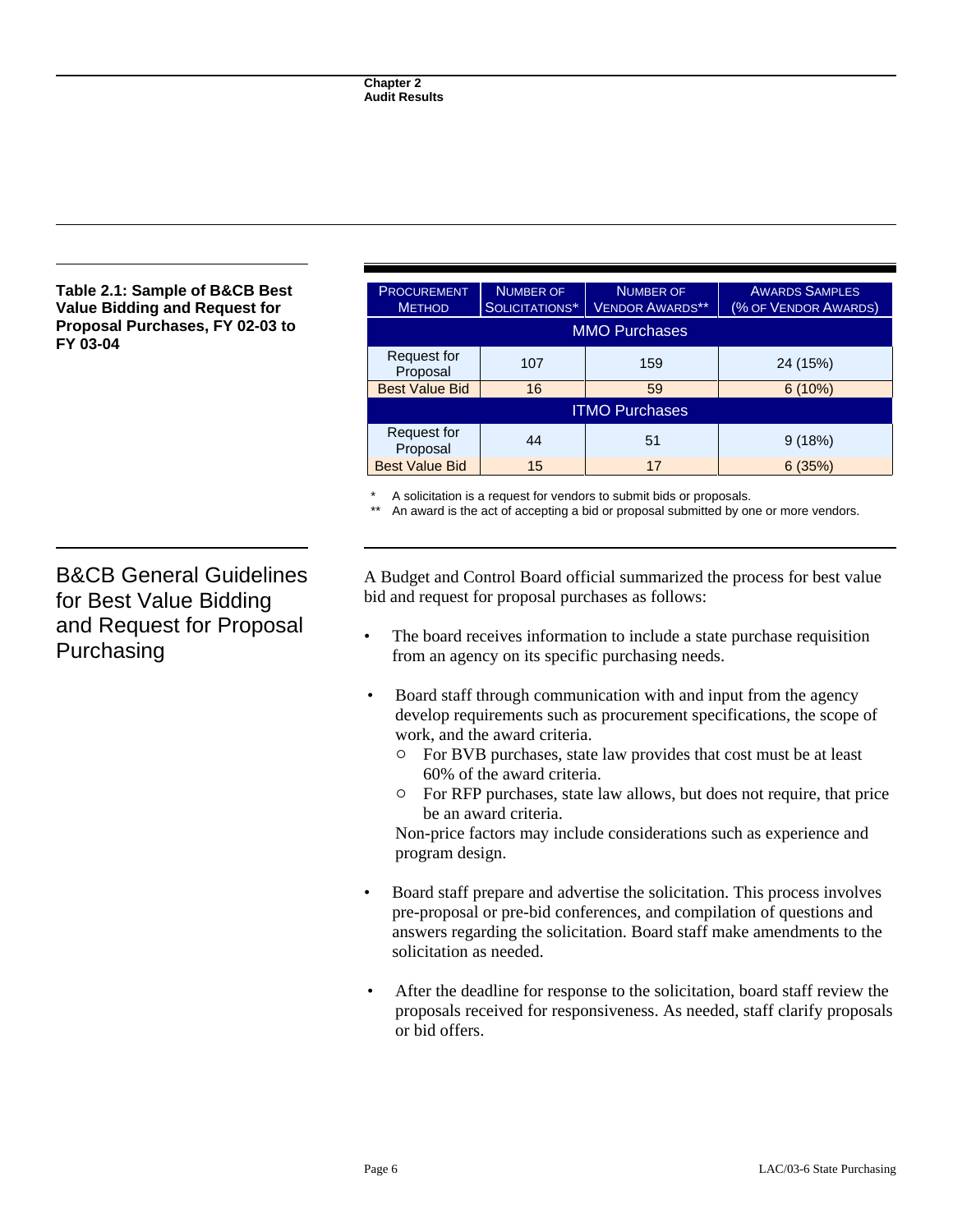| <b>Chapter 2</b><br><b>Audit Results</b>                                                                                                                                                                                                                                             |
|--------------------------------------------------------------------------------------------------------------------------------------------------------------------------------------------------------------------------------------------------------------------------------------|
|                                                                                                                                                                                                                                                                                      |
|                                                                                                                                                                                                                                                                                      |
|                                                                                                                                                                                                                                                                                      |
| Board staff coordinate activities with panels of agency officials who<br>score the responsive proposals for criteria other than cost.                                                                                                                                                |
| Where appropriate, staff calculate cost scores and tabulate other scores<br>to apply to score sheets at the final selection meeting.                                                                                                                                                 |
| Upon confirmation of the highest composite score, board staff take the<br>lead in negotiating with the vendor receiving the highest score. If<br>unsuccessful, staff conduct negotiations with the next highest scored<br>vendor in order until an agreement is reached.             |
| If the procurement is over \$50,000, board staff prepare, publish, and post<br>a Notice of Intent to Award. The intent to award has a 16 day waiting<br>period. The notice is mailed to all vendors who offered proposals to the<br>BVB or RFP and is posted to the board's website. |
| If the procurement is less than \$50,000, board staff prepare, publish and<br>post a Statement of Award. Upon posting, the award becomes effective<br>immediately.                                                                                                                   |

## **Documentation of Proposal Analysis**

Panel evaluator scores are the primary basis used to make procurement awards. We found that evaluator score sheets contain only number scores with no information on what the scores are based on. As a result, it is difficult to determine why one vendor's proposal was scored higher or lower than that of another.

Although not required by state law or regulation, the Budget and Control Board often uses evaluation panels made up of purchasing agency officials to review and score proposals submitted in response to a BVB or RFP solicitation. An evaluation panel was used in 33 (73%) of the 45 procurement awards that we reviewed. The vendors with the highest scores were awarded the contracts in all samples where that data was included.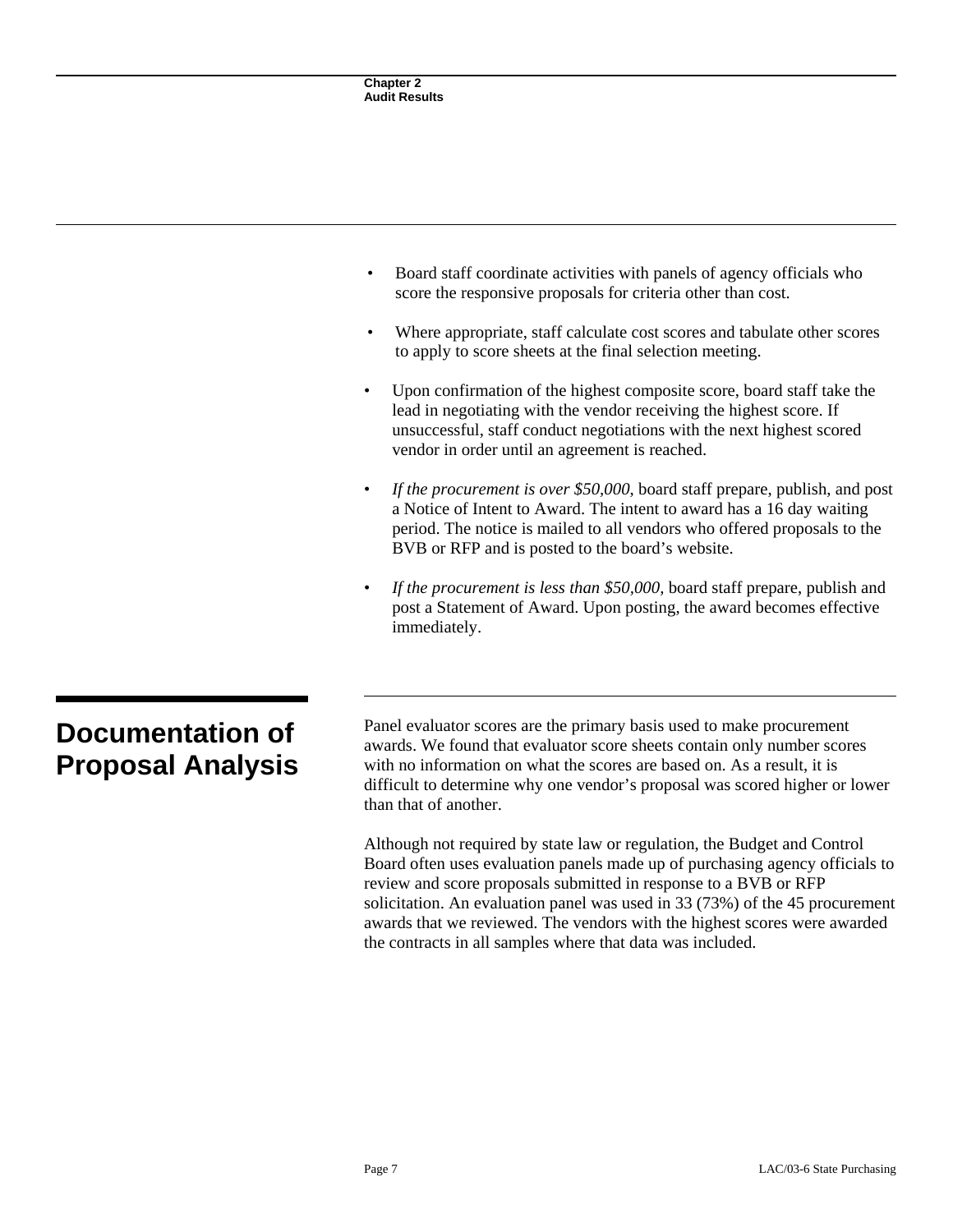Both the materials management office and the information technology management office have developed instructions for evaluation panel members. According to the operating procedures of both offices, evaluators should make no comments or documentation of scoring on the score sheets. MMO's instructions for the evaluation panel state:

> Worksheets and evaluators' notes will not be taken up or become part of the file. Such notes are subject to the Freedom of Information Act even when in the possession of the evaluator. Do not write in the proposals or on the final score sheets, which when turned in, become part of the procurement file.

In addition, an official of the information technology management office told two audit council employees that staff of that office encourages panel members to destroy documentation pertaining to award decisions.

The Freedom of Information Act, S.C. Code §30-4-10 *et seq.*, governs which information must be disclosed by state agencies to the public. Additionally, the disclosure of procurement information is specifically addressed in the State Procurement Code. South Carolina Code §11-35-410 states:

> Procurement information shall be a public record to the extent required by Chapter 4 of Title 30 (The Freedom of Information Act) with the exception that commercial or financial information obtained in response to a "Request for Proposal" or any type of bid solicitation which is privileged and confidential need not be disclosed.

Examples of privileged and confidential information include:

- Customer lists.
- Design concepts, including methods and procedures.
- ! Biographical data on key employees of the bidder.

Further, this law states that a vendor submitting a bid should indicate what parts of his/her proposal contain trade secrets. Any information not identified in the bid as a trade secret is accessible to the public.

According to Budget and Control Board management, South Carolina Code §11-35-410 exempts from public disclosure "evaluative documents predecisional in nature" and is not limited to privileged and confidential information. However, we concluded that this exemption applies *only* to privileged and confidential information.

When state officials instruct persons participating in the procurement process not to comment on or to destroy information, the purpose of the law is not met.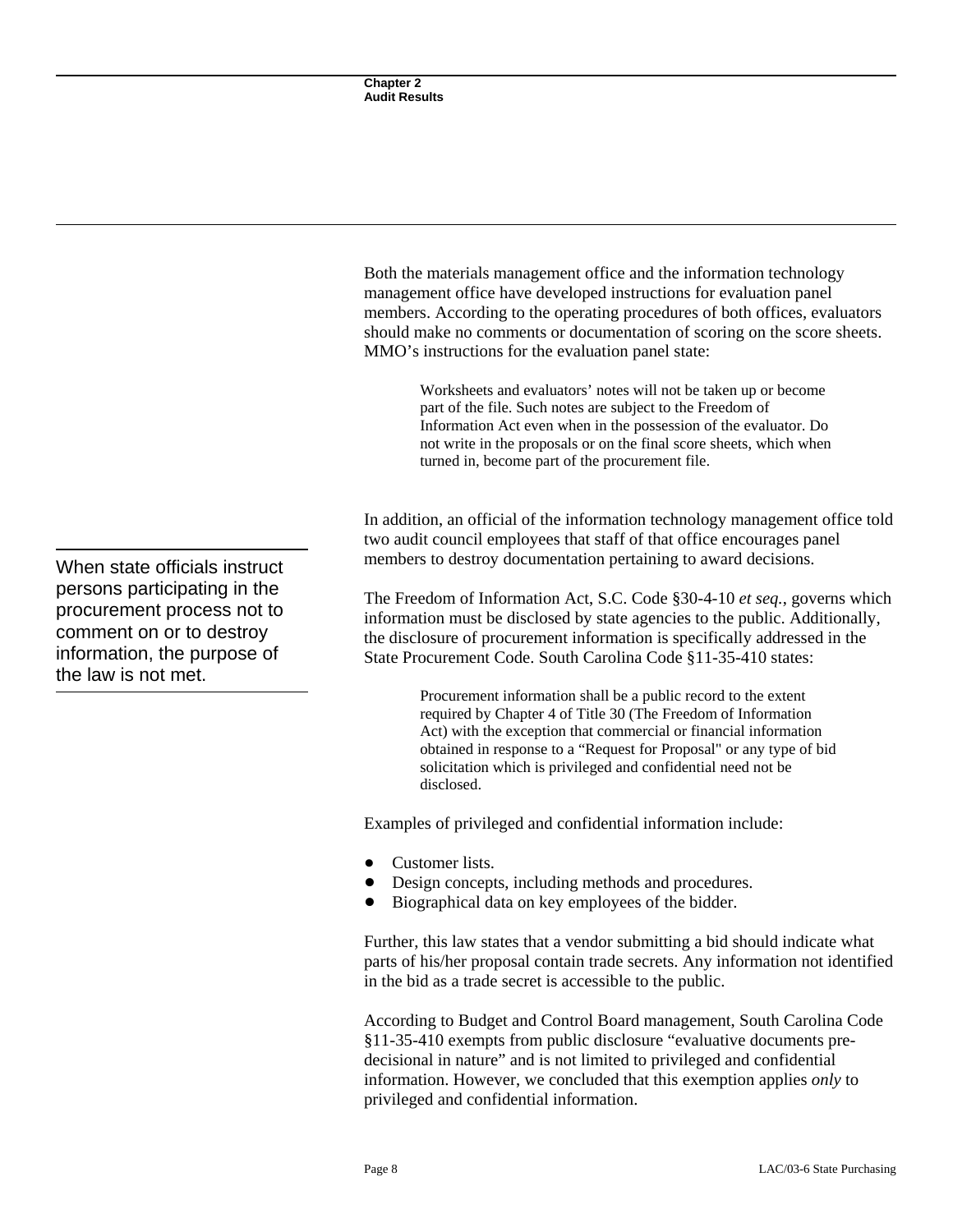|                                                                    | <b>Chapter 2</b><br><b>Audit Results</b>                                                                                                                                                                                                                                                                                                                                                                                                                                                                                                                                                                                    |
|--------------------------------------------------------------------|-----------------------------------------------------------------------------------------------------------------------------------------------------------------------------------------------------------------------------------------------------------------------------------------------------------------------------------------------------------------------------------------------------------------------------------------------------------------------------------------------------------------------------------------------------------------------------------------------------------------------------|
|                                                                    |                                                                                                                                                                                                                                                                                                                                                                                                                                                                                                                                                                                                                             |
|                                                                    |                                                                                                                                                                                                                                                                                                                                                                                                                                                                                                                                                                                                                             |
|                                                                    |                                                                                                                                                                                                                                                                                                                                                                                                                                                                                                                                                                                                                             |
|                                                                    |                                                                                                                                                                                                                                                                                                                                                                                                                                                                                                                                                                                                                             |
|                                                                    |                                                                                                                                                                                                                                                                                                                                                                                                                                                                                                                                                                                                                             |
|                                                                    |                                                                                                                                                                                                                                                                                                                                                                                                                                                                                                                                                                                                                             |
|                                                                    | Sections 11-35-1528(8) and 11-35-1530(9) of the South Carolina Code of<br>Laws provide that contract files for best value bid and request for proposal<br>purchases shall contain the basis of awards and must be sufficient to satisfy<br>external audits. While a number score shows that one vendor had a higher<br>score, the basis of the score is not evident. Information on the basis of the<br>score would be beneficial to determine the extent that vendor proposals were<br>analyzed.                                                                                                                           |
|                                                                    | The intent of the Freedom of Information Act is to provide information on<br>state operations in an open and public environment. When state officials<br>instruct persons participating in the procurement process not to comment on<br>or to destroy information, the purpose of the law is not met. There may be a<br>perception that the decision-making process is unfair.                                                                                                                                                                                                                                              |
|                                                                    | Budget and Control Board management stated "Upon reading [the LAC]<br>draft, we immediately reviewed with all staff the proper instructional<br>language for panel members."                                                                                                                                                                                                                                                                                                                                                                                                                                                |
| <b>Recommendation</b>                                              | The State Budget and Control Board should develop and implement<br>1.<br>policies to ensure that the basis of proposal scores is adequately<br>documented.                                                                                                                                                                                                                                                                                                                                                                                                                                                                  |
| <b>Justification of the</b><br><b>Procurement</b><br><b>Method</b> | South Carolina Code §11-35-1528 and §11-35-1530 require that agencies<br>provide a justification in writing when the best value bid or the request for<br>proposal procurement method rather than the competitive sealed bidding<br>method is used. The materials management office does not always provide<br>justification for using the best value bidding and request for proposal<br>procurement methods. In 8 (27%) of the 30 cases that we sampled, MMO<br>staff did not complete a justification form as required. (ITMO provided a<br>justification for the purchasing method used in the cases that we reviewed.) |
|                                                                    | According to MMO's operating procedures, the purchasing agency is to<br>provide a justification whenever the competitive sealed proposal method is<br>not used. Then, MMO staff is to complete a justification form citing<br>conditions or reasons why the method used was the most appropriate.                                                                                                                                                                                                                                                                                                                           |
|                                                                    | Documentation of the reasons for selection of a procurement method would<br>help to ensure that there is adequate consideration of the method that is most                                                                                                                                                                                                                                                                                                                                                                                                                                                                  |

advantageous to the state. For instance, a competitive sealed bid solicitation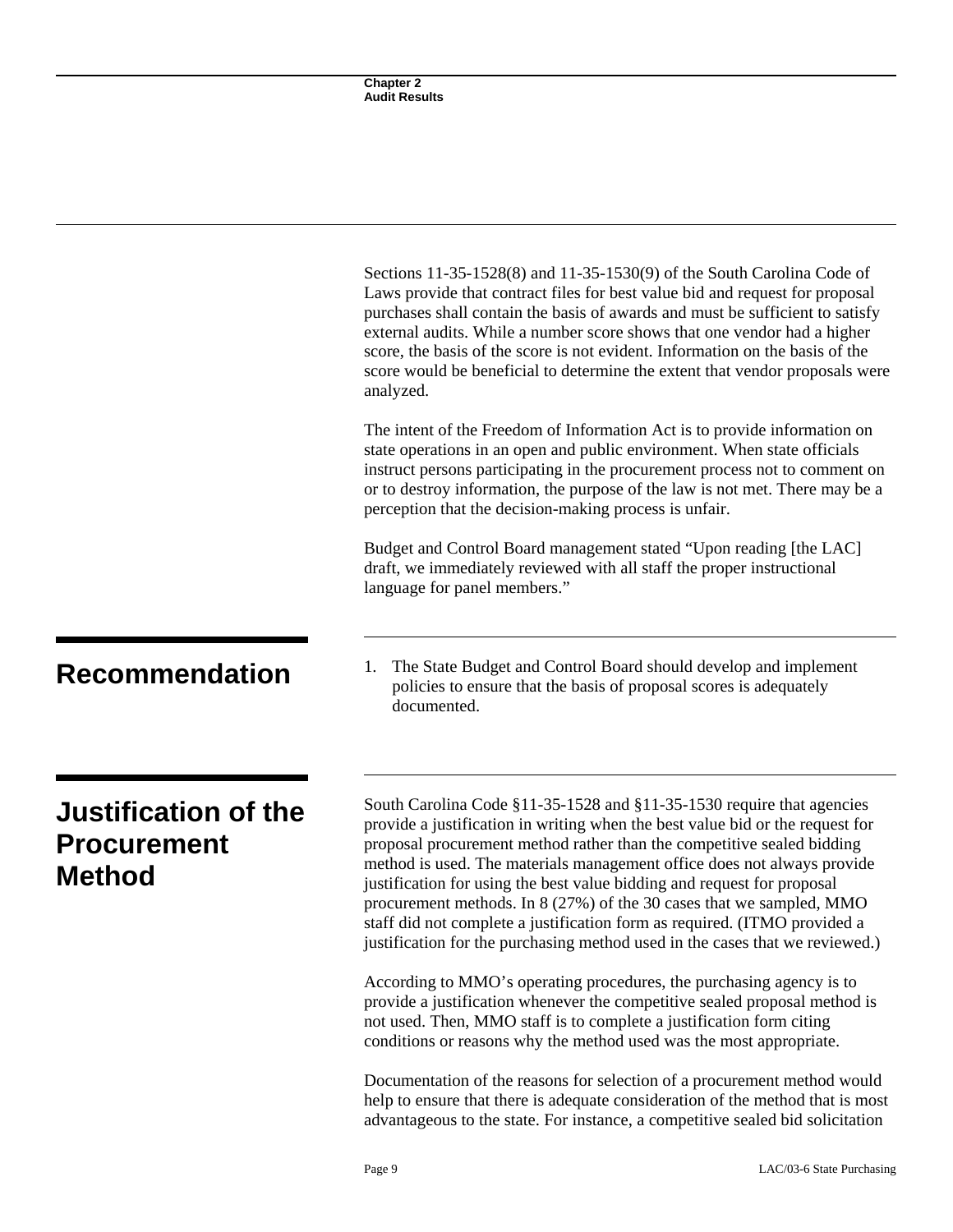|                                                  | (where the vendor with the lowest price who meets other requirements is<br>considered first) may be more beneficial to the state.                                                                                                                                                                                                                                                                                                                                                                                                                |  |
|--------------------------------------------------|--------------------------------------------------------------------------------------------------------------------------------------------------------------------------------------------------------------------------------------------------------------------------------------------------------------------------------------------------------------------------------------------------------------------------------------------------------------------------------------------------------------------------------------------------|--|
| <b>Recommendation</b>                            | As required by state law, the materials management office of the State<br>2.<br>Budget and Control Board should complete a justification form when the<br>best value bid and request for proposal purchasing methods are used.                                                                                                                                                                                                                                                                                                                   |  |
| <b>Conflict of Interest</b><br><b>Statements</b> | The information technology management office does not require written<br>conflict of interest statements from persons who serve on procurement<br>evaluation panels. Our sample of awards from that office indicated that<br>panels were used in 11 (73%) of the 15 procurement awards that we<br>reviewed.                                                                                                                                                                                                                                      |  |
|                                                  | The materials management office does require a written statement from panel<br>members. However, we found that the office did not obtain a written<br>statement from persons participating on 5 (23%) of the 22 evaluation panels<br>used.                                                                                                                                                                                                                                                                                                       |  |
|                                                  | The operations procedures for both ITMO and MMO address conflicts of<br>interest for procurement evaluation panels. The instructions for evaluation<br>panels from both offices provide examples of potential conflicts of interest to<br>include:                                                                                                                                                                                                                                                                                               |  |
|                                                  | Part ownership in any company submitting an offer.<br>Family members working for or having part ownership in a company<br>submitting an offer.<br>Any other reason why an evaluation panel member cannot give an<br>impartial evaluation.                                                                                                                                                                                                                                                                                                        |  |
|                                                  | The National Institute of Government Purchasing has developed a code of<br>ethics which addresses "operational situations where a conflict of interest<br>may be involved." According to an institute official, persons who serve on<br>procurement panels should sign conflict of interest statements as a means to<br>ensure impartiality in procurement decisions. Also, according to a manager<br>of the Tennessee Department of General Services, that agency requires<br>purchasing officials to sign standard conflict of interest forms. |  |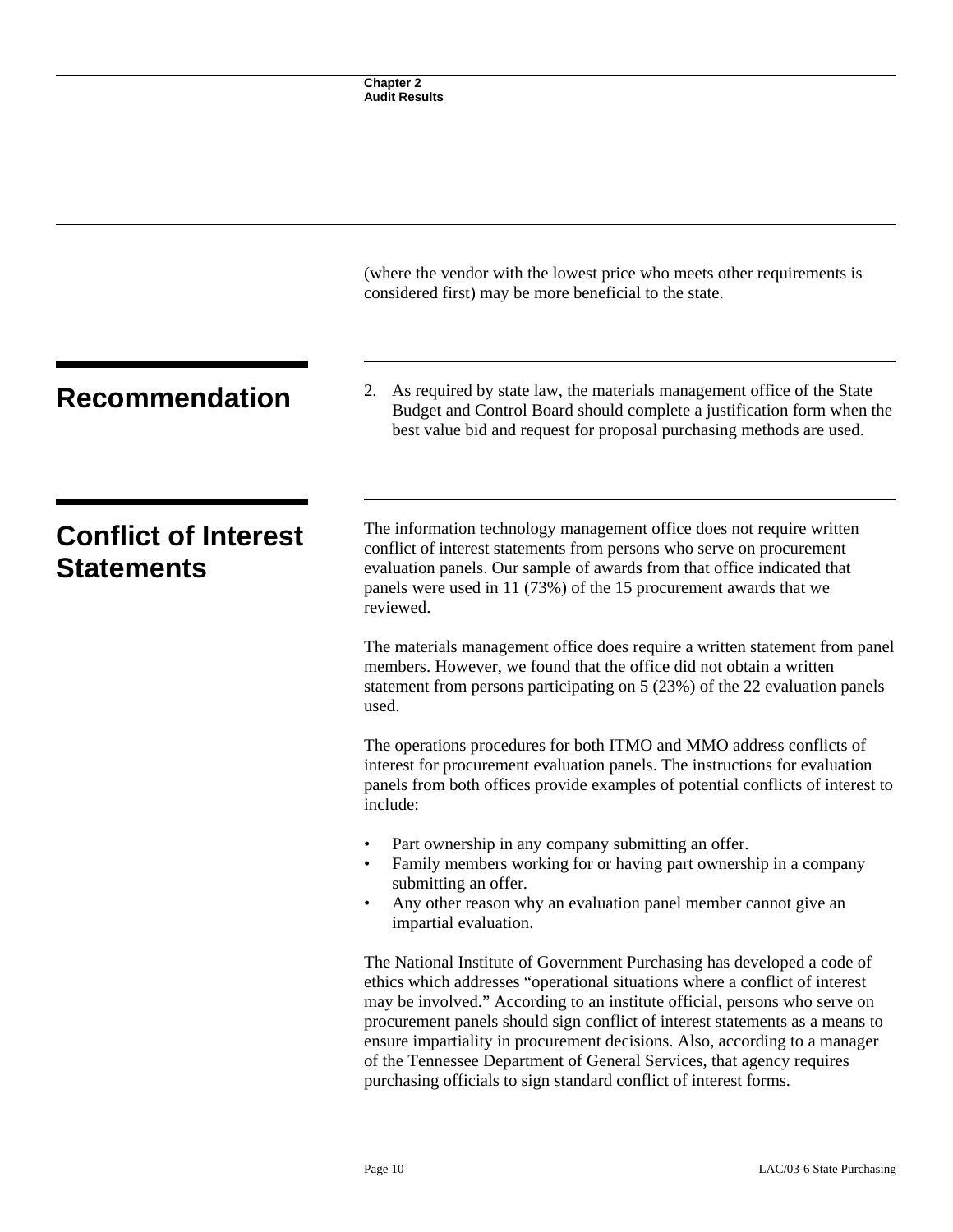|                                                | <b>Chapter 2</b><br><b>Audit Results</b>                                                                                                                                                                                                                                                                                                                       |
|------------------------------------------------|----------------------------------------------------------------------------------------------------------------------------------------------------------------------------------------------------------------------------------------------------------------------------------------------------------------------------------------------------------------|
|                                                |                                                                                                                                                                                                                                                                                                                                                                |
|                                                | After reading our draft report, Budget and Control Board management stated<br>"We agree that conflict of interest statements should be signed by evaluators<br>in all cases and have instituted this as a uniform practice."                                                                                                                                   |
| <b>Recommendation</b>                          | The information technology management office and the materials<br>3.<br>management office of the State Budget and Control Board should require<br>persons serving on procurement evaluation panels to complete a conflict<br>of interest statement. The offices should maintain these statements in<br>procurement award files.                                |
| <b>Procurement Data</b>                        | The materials management office and the information technology<br>management office do not maintain accurate and consistent records on the<br>award amount by purchase and thus, the total amount awarded by<br>procurement method used. Complete and accurate information is needed to<br>assist the legislature in oversight of state government operations. |
| <b>Inconsistent Reporting</b><br>Methodologies | In reviewing a sample of procurement awards for FY 02-03 and<br>FY 03-04, we found that MMO and ITMO are inconsistent in the categories<br>of data in which they report the award amounts. For example:                                                                                                                                                        |
|                                                | Some awards had no cost, resulting in an amount equivalent to \$0.<br>Other award amounts were equivalent to the costs of a contract over a<br>five-year period.<br>Still other awards represented hourly or monthly rates.                                                                                                                                    |
|                                                | Also, a Budget and Control Board report which was to contain only awards<br>that had been made contained awards that had been cancelled. We found that<br>two purchases that we had included in our sample had been cancelled. These<br>awards totaled \$1,309,888 and were included in the total award amount for<br>best value bid purchases.                |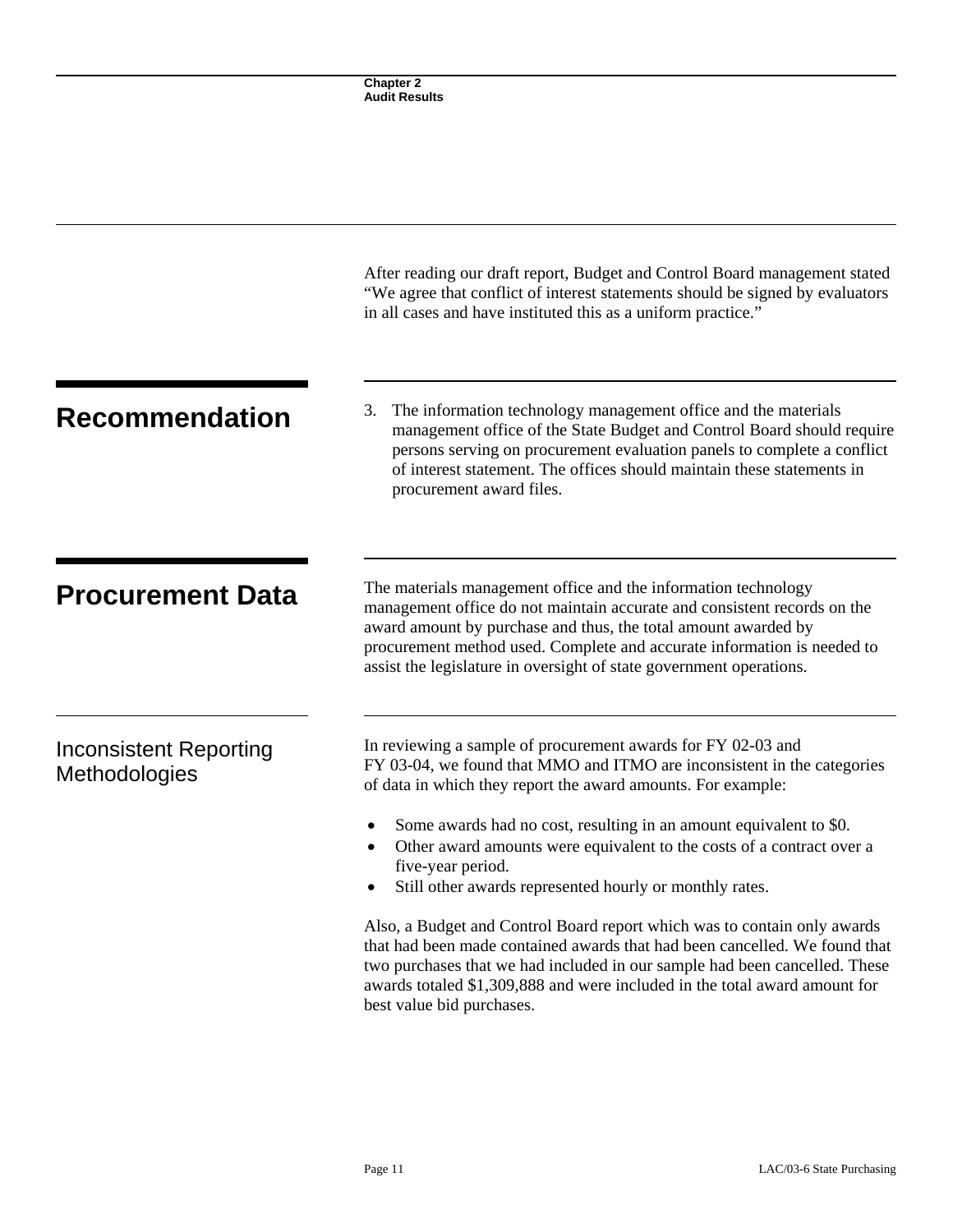Inconsistent Reports During our audit, the Budget and Control Board provided us with multiple reports of purchases made in FY 02-03 and FY 03-04. None of these reports, however, were consistent with each other, further raising questions about the reliability of the data.

> Table 2.2 contains an example of inconsistent reporting, in which different dollar amounts were reported by the materials management office in August and October 2004.

### **Table 2.2: Discrepancies in the Amounts of MMO Procurements**

|          | DATES REPORTS PROVIDED. |                             | <b>DIFFERENCE</b>   |
|----------|-------------------------|-----------------------------|---------------------|
|          |                         | AUGUST 2004* OCTOBER 2004** |                     |
| FY 02-03 | \$312,571,874           | \$353,632,000               | \$41,060,126 (13%)  |
| FY 03-04 | \$198,085,655           | \$350,145,348               | \$152,059,693 (77%) |

Award amount from the Budget and Control Board's Advanced Procurement System (APS) report.

\*\* Award amount calculated by materials management office staff for internal use.

We asked for similar information from the information technology management office, for comparison purposes, but after four requests, the data was not provided. Nevertheless, a printout of purchases processed by ITMO contained award amounts that were left "blank" and other amounts recorded as \$1.

The reports we received from the Budget and Control Board were also inconsistent and inaccurate regarding the number of purchasing solicitations and awards made. A list of all awards for FY 02-03 and FY 03-04 was provided by the board in August 2004. Then, after board officials reviewed our draft audit report in November 2004, another report was provided.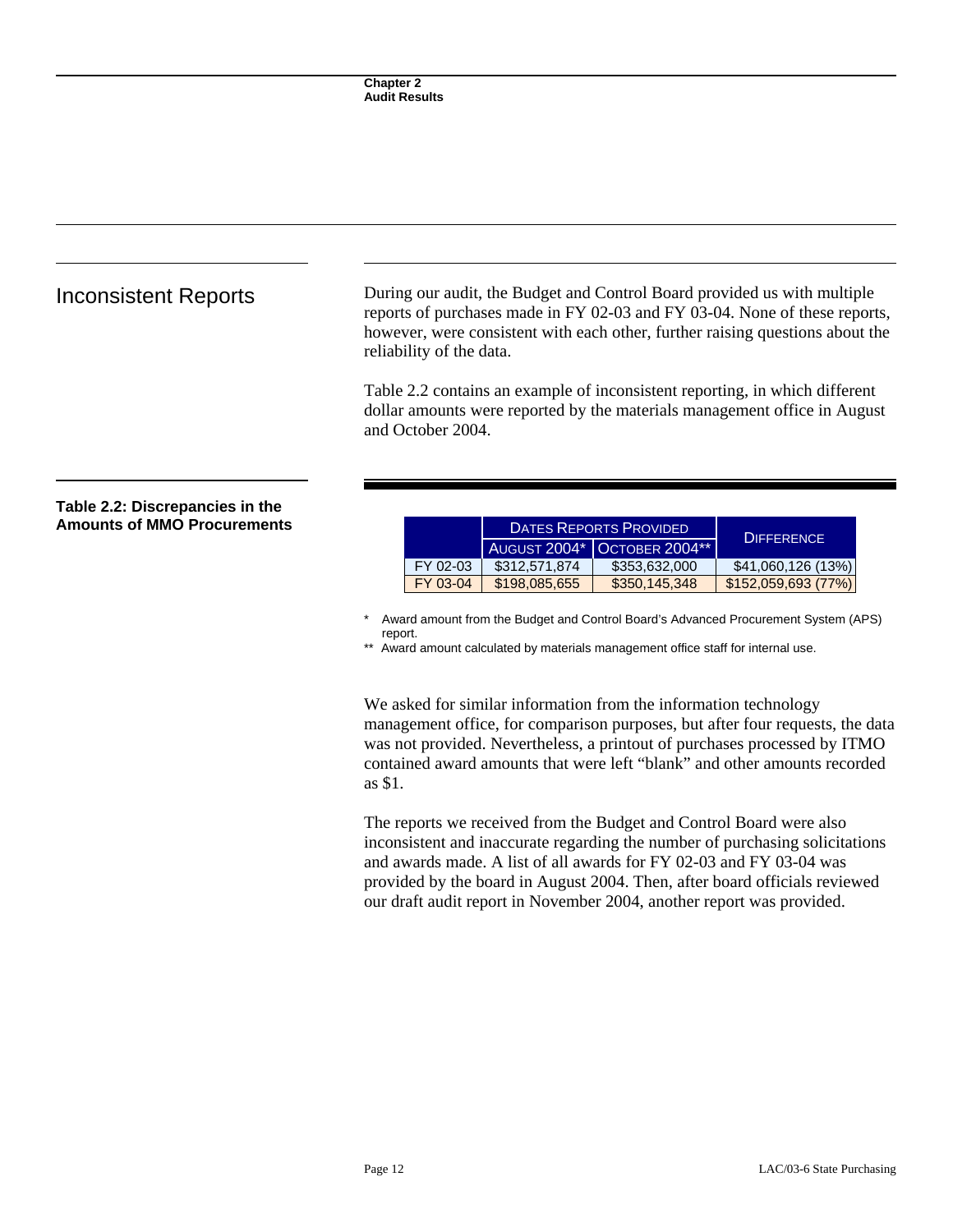Following are examples of information received from the board.

| <b>Best Value Bid Purchases</b>                                                                 |
|-------------------------------------------------------------------------------------------------|
| Both MMO reports included two solicitations that were awarded after the close<br>of $FY$ 03-04. |
| Both ITMO lists included two awards that were cancelled.                                        |
| <b>Request for Proposal Purchases</b>                                                           |
| • The MMO November report did not include 25 solicitations that were on the<br>August report.   |
| The MMO November report included nine solicitations that were not on the<br>August report.      |
| Both MMO reports included four solicitations that were awarded after the close<br>of FY 03-04.  |
|                                                                                                 |

Conclusion The Budget and Control Board has not developed policies and procedures regarding how purchases are to be recorded and reported. A 2000 instructional manual on the B&CB procurement tracking system does not contain information on how staff is to report the award amount. Budget and Control Board management stated that they are working with staff to ensure that data on the award amount is reported in a consistent manner.

**Recommendation** 4. The materials management office and the information technology management office of the State Budget and Control Board should ensure that procurement information is determined and recorded in an accurate and consistent manner.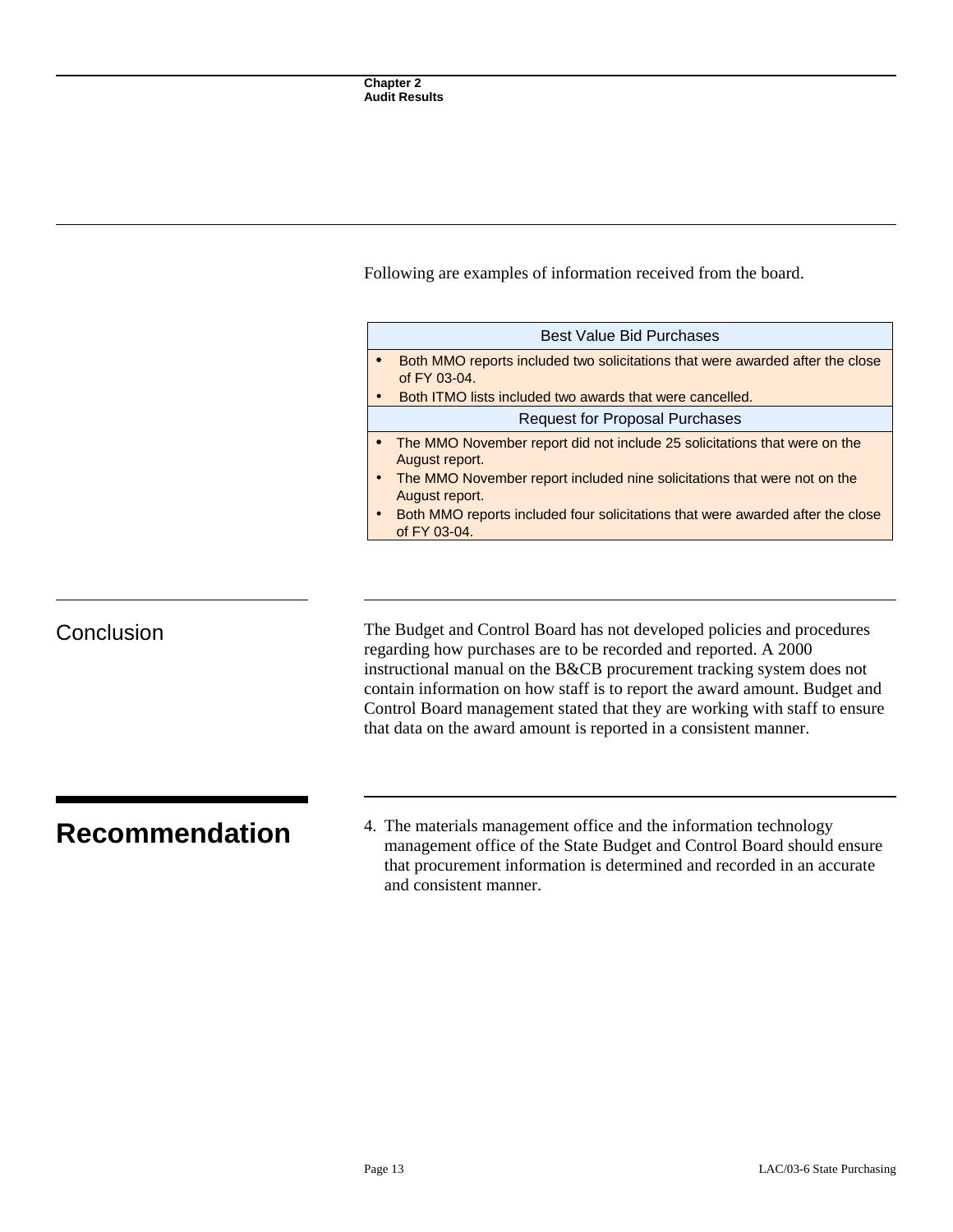| <b>Resident Vendor</b><br>and In-State<br><b>Product</b><br><b>Preferences</b> | State law requires that vendors who sell goods and services to state<br>government, through best value bidding and competitive sealed bidding, be<br>given a pricing preference if they are South Carolina "residents" or if their<br>products are made or grown in South Carolina. Preferences are also required<br>for vendors whose products are made or grown outside of<br>South Carolina but within the United States.                                                                                                                                                                                                   |  |  |
|--------------------------------------------------------------------------------|--------------------------------------------------------------------------------------------------------------------------------------------------------------------------------------------------------------------------------------------------------------------------------------------------------------------------------------------------------------------------------------------------------------------------------------------------------------------------------------------------------------------------------------------------------------------------------------------------------------------------------|--|--|
|                                                                                | It is questionable whether in-state purchasing preferences result in net<br>benefits to South Carolina's economy or to its state government. Although<br>some companies benefit from these purchasing preferences, their effect<br>includes higher prices paid by South Carolina taxpayers for the goods and<br>services needed to operate state government. Competition is reduced.<br>Additional staff time is required for state government to administer a system<br>of preferences. Also, South Carolina companies seeking to do business with<br>other state governments are being penalized because of our preferences. |  |  |
| South Carolina Law                                                             | Section 11-35-1524 (A) of the South Carolina Code of Laws states:                                                                                                                                                                                                                                                                                                                                                                                                                                                                                                                                                              |  |  |
|                                                                                | A preference of 7% must be provided to vendors who are residents of South<br>Carolina or whose products are made, manufactured, or grown in South<br>Carolina                                                                                                                                                                                                                                                                                                                                                                                                                                                                  |  |  |
|                                                                                | $$11-35-1524$ (F) states:                                                                                                                                                                                                                                                                                                                                                                                                                                                                                                                                                                                                      |  |  |
| South Carolina companies<br>seeking to do business with                        | If a vendor qualifies as a resident vendor <i>and</i> is bidding a product made,<br>manufactured, or grown in South Carolina, an additional 3% preference<br>must be given if claimed by the bidder. [Emphasis added.]                                                                                                                                                                                                                                                                                                                                                                                                         |  |  |
| other state governments are<br>being penalized because of<br>our preferences.  | South Carolina law also requires that the state government give a 2% pricing<br>preference to vendors whose products are made, manufactured or grown<br>outside of South Carolina but within the United States.                                                                                                                                                                                                                                                                                                                                                                                                                |  |  |
|                                                                                | The term "resident vendor" is defined broadly in state law. For example,<br>some companies that have headquarters out-of-state but which are authorized<br>to do business in South Carolina may meet the definition of "resident"<br>vendor."                                                                                                                                                                                                                                                                                                                                                                                  |  |  |
|                                                                                | These preferences apply to any procurement when the total contract award is<br>\$10,000 or more and the price of a single unit is less than or equal to<br>\$30,000. Construction-related services and motor vehicles are exempt from<br>these preferences.                                                                                                                                                                                                                                                                                                                                                                    |  |  |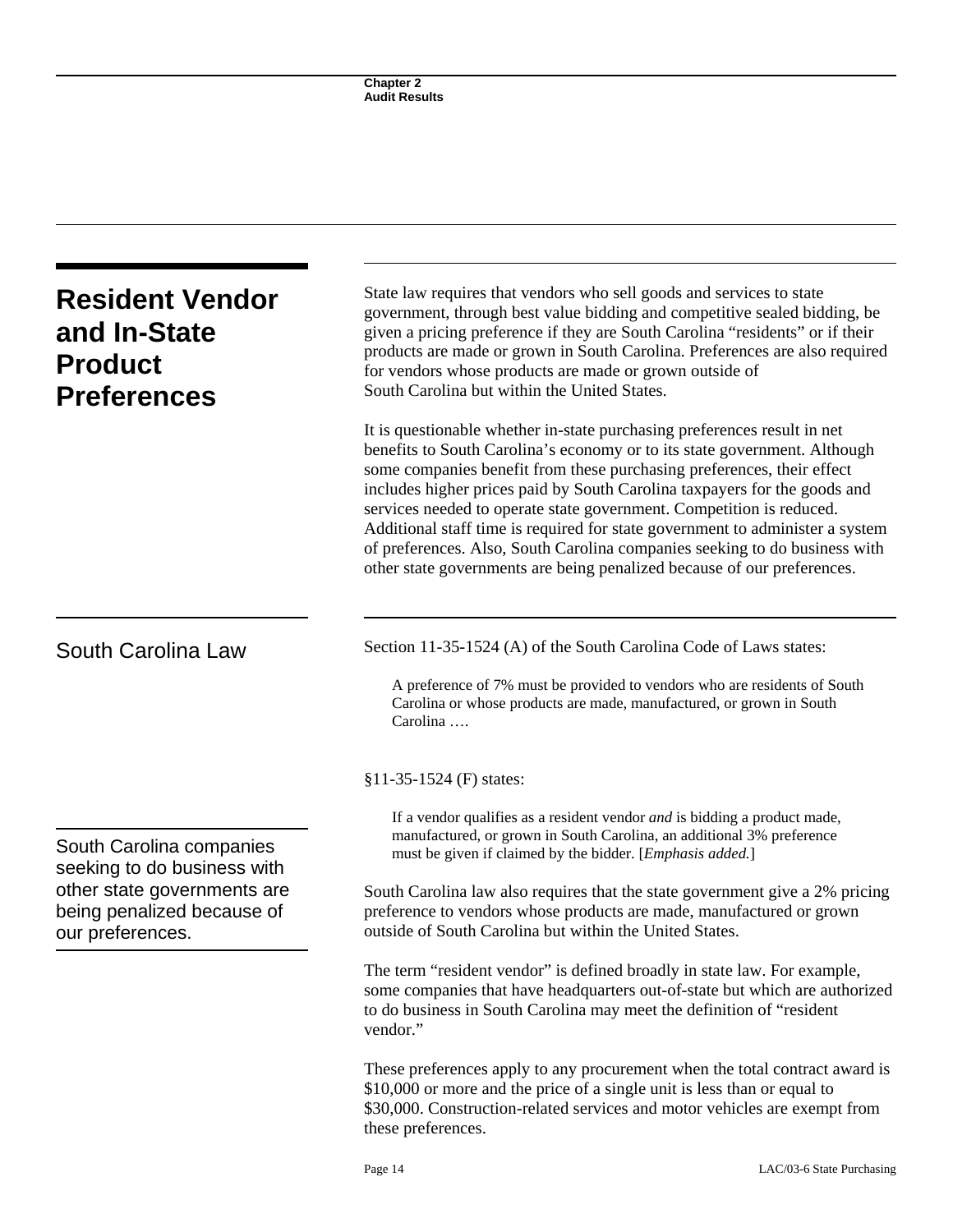| Direct Effects of Pricing<br>Preferences                       | There are several direct effects of purchasing preferences for resident<br>vendors, in-state products, and United States products. Preferences have<br>increased sales by some resident vendors and have increased sales of in-state<br>products to South Carolina's state government. Higher in-state sales can<br>result in greater profits, more jobs, and additional tax dollars paid to state<br>government.                                                                                                                                                                                                                                                        |  |
|----------------------------------------------------------------|--------------------------------------------------------------------------------------------------------------------------------------------------------------------------------------------------------------------------------------------------------------------------------------------------------------------------------------------------------------------------------------------------------------------------------------------------------------------------------------------------------------------------------------------------------------------------------------------------------------------------------------------------------------------------|--|
|                                                                | Preferences, however, have also caused South Carolina taxpayers to pay<br>higher prices for the goods and services needed to operate state government.<br>In FY 02-03 and FY 03-04, according to the Budget and Control Board, state<br>agencies awarded contracts worth approximately \$5.3 million to vendors<br>who would not have been awarded contracts without the resident vendor, in-<br>state product, and United States product preferences. As a result, state<br>government incurred an extra cost of approximately \$170,000 (3.3%). (On<br>page 11, we note that improvements are needed in the data reporting system<br>of the Budget and Control Board.) |  |
|                                                                | In addition, Budget and Control Board staff report that operating a system of<br>preferences has increased the cost of operating the state's procurement<br>system.                                                                                                                                                                                                                                                                                                                                                                                                                                                                                                      |  |
| <b>Reduced Competition</b>                                     | In addition to the higher prices directly caused by preferences, there may be<br>an indirect effect, caused by reduced competition. Some out-of-state<br>companies may be discouraged from competing for South Carolina contracts<br>because of the competitive disadvantage imposed by preferences. When<br>fewer companies compete for state contracts, the result can be higher prices.                                                                                                                                                                                                                                                                               |  |
| <b>Retaliatory Penalties</b><br><b>Imposed by Other States</b> | South Carolina's resident vendor and in-state product preferences place<br>South Carolina vendors at a competitive disadvantage when they attempt to<br>sell goods and services to the governments of other states. According to a<br>2002-2003 survey by the National Association of State Purchasing Officials,<br>more than half of state governments in the U.S. impose penalties on<br>companies from states that have resident vendor or in-state product<br>preferences.                                                                                                                                                                                          |  |
|                                                                | Florida, Georgia, North Carolina, Tennessee, and Virginia are examples of<br>states that do not have resident vendor or in-state product preferences for<br>most of the goods and services they buy (except in the event of tie bids in<br>some states). Retaliatory penalties, however, have been imposed on South                                                                                                                                                                                                                                                                                                                                                      |  |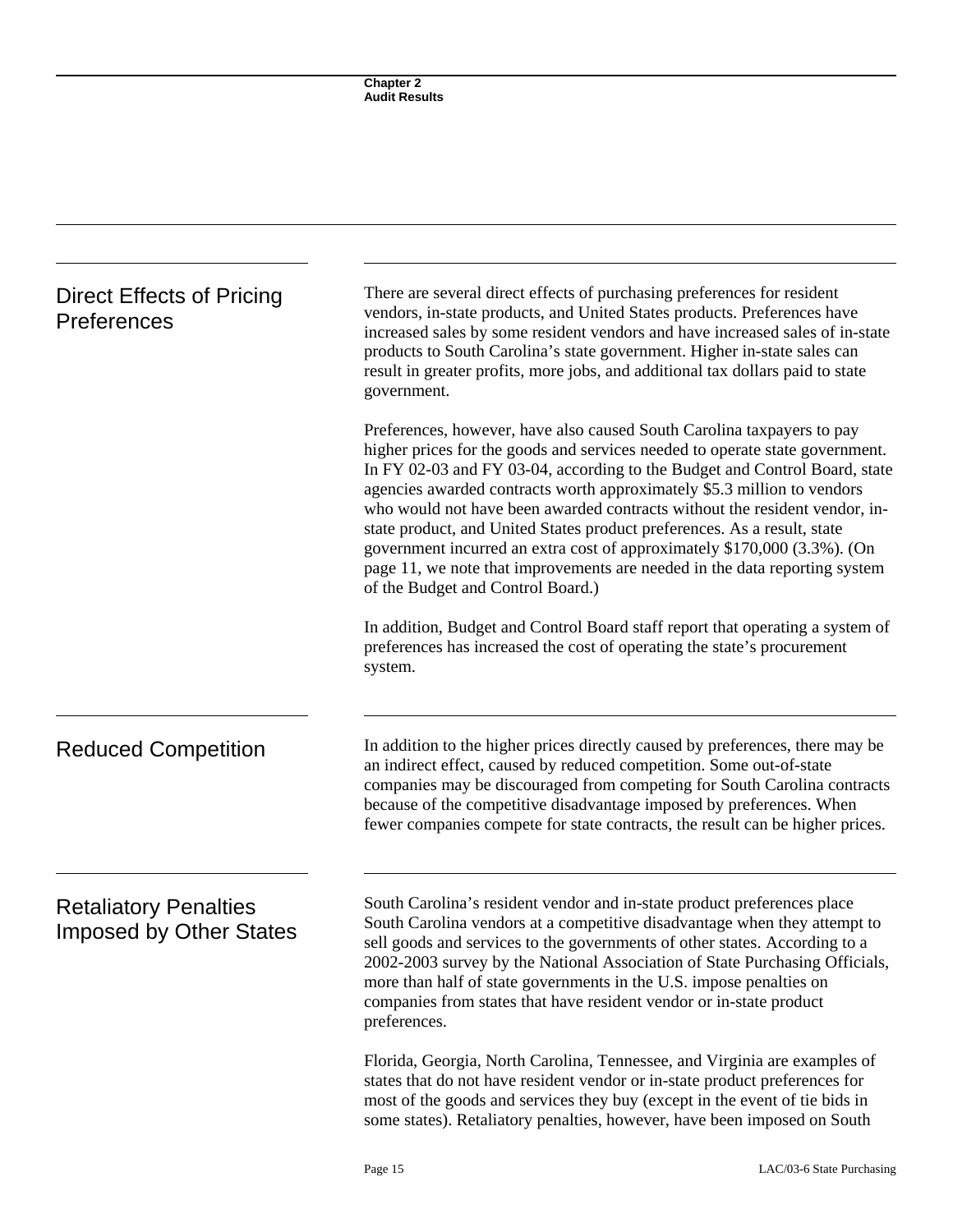|                       | Chapter 2<br><b>Audit Results</b>                                                                                                                                                                                                                                                                                                                                                                                                                                                                     |  |
|-----------------------|-------------------------------------------------------------------------------------------------------------------------------------------------------------------------------------------------------------------------------------------------------------------------------------------------------------------------------------------------------------------------------------------------------------------------------------------------------------------------------------------------------|--|
|                       |                                                                                                                                                                                                                                                                                                                                                                                                                                                                                                       |  |
|                       |                                                                                                                                                                                                                                                                                                                                                                                                                                                                                                       |  |
|                       | Carolina companies and products by Georgia, North Carolina, and Virginia<br>that are equal to the penalties we impose on their companies and products.<br>New York has banned products from six states that have preferences on most<br>goods and services, one of which is South Carolina.                                                                                                                                                                                                           |  |
|                       | Retaliatory penalties can have a negative effect on sales by South Carolina<br>vendors, and of South Carolina products, to other state governments. Lower<br>out-of-state sales can result in diminished profits, fewer South Carolina jobs,<br>and a reduction in taxes paid to South Carolina's state government.                                                                                                                                                                                   |  |
|                       | Because South Carolina has exempted construction-related services and<br>motor vehicles from its resident vendor and in-state product preference laws,<br>these products are less likely to be subject to retaliatory penalties in other<br>states.                                                                                                                                                                                                                                                   |  |
| Conclusion            | It is questionable whether in-state purchasing preferences result in net<br>benefits to South Carolina's economy or to its state government. Such<br>preferences have increased the prices paid by taxpayers for the goods and<br>services needed to operate state government. Competition has been reduced.<br>The state government's purchasing process has been made less efficient. And<br>retaliatory penalties have been imposed by other states on South Carolina's<br>companies and products. |  |
|                       | In 1965, 1970, 1978, 1981, 1982, 1985, 1990, and 1992, the National<br>Association of State Purchasing Officials recommended the elimination of<br>in-state purchasing preferences. In a 1997 audit of South Carolina, KPMG<br>Peat Marwick also recommended the elimination of in-state purchasing<br>preferences.                                                                                                                                                                                   |  |
| <b>Recommendation</b> | The General Assembly should amend state law to delete state<br>5.<br>government purchasing preferences for resident vendors, in-state<br>products, and United States products.                                                                                                                                                                                                                                                                                                                        |  |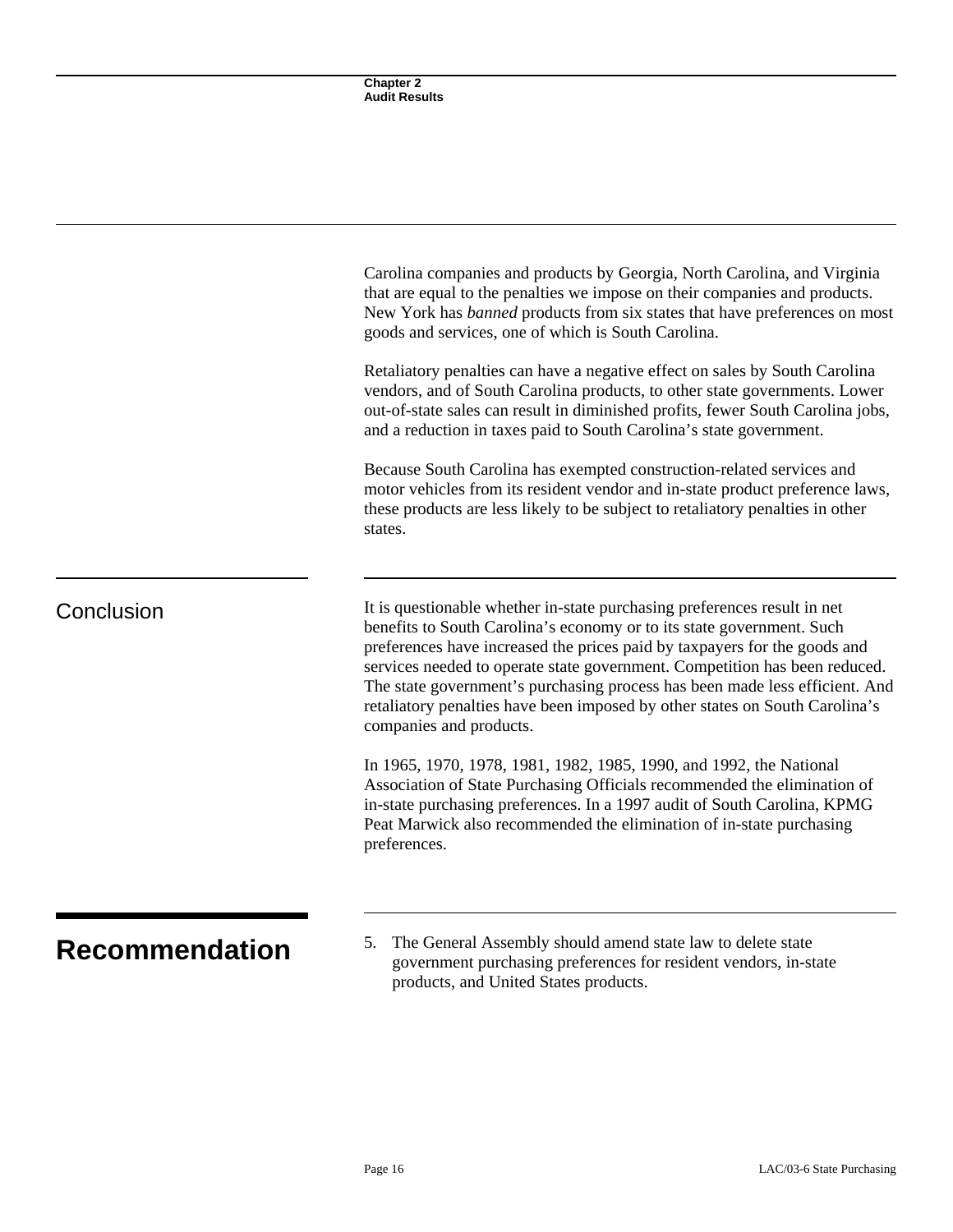# **Budget and Control Board Organization Chart**



As of June 2004, the board, excluding the Office of the State Auditor, had 1,136 employees. The State Auditor had 43 employees.

Source: Budget and Control Board.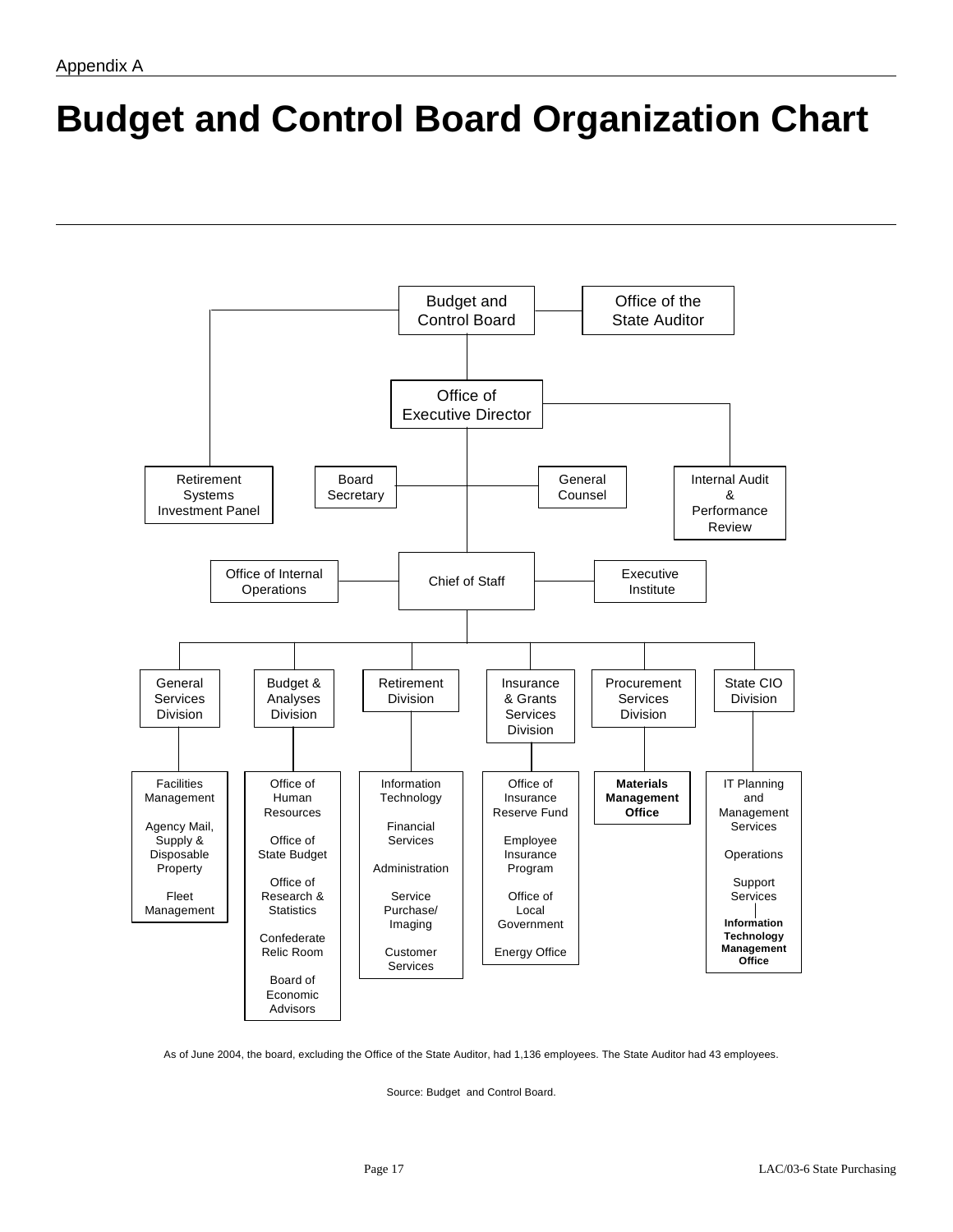**Appendix A Budget and Control Board Organization Chart**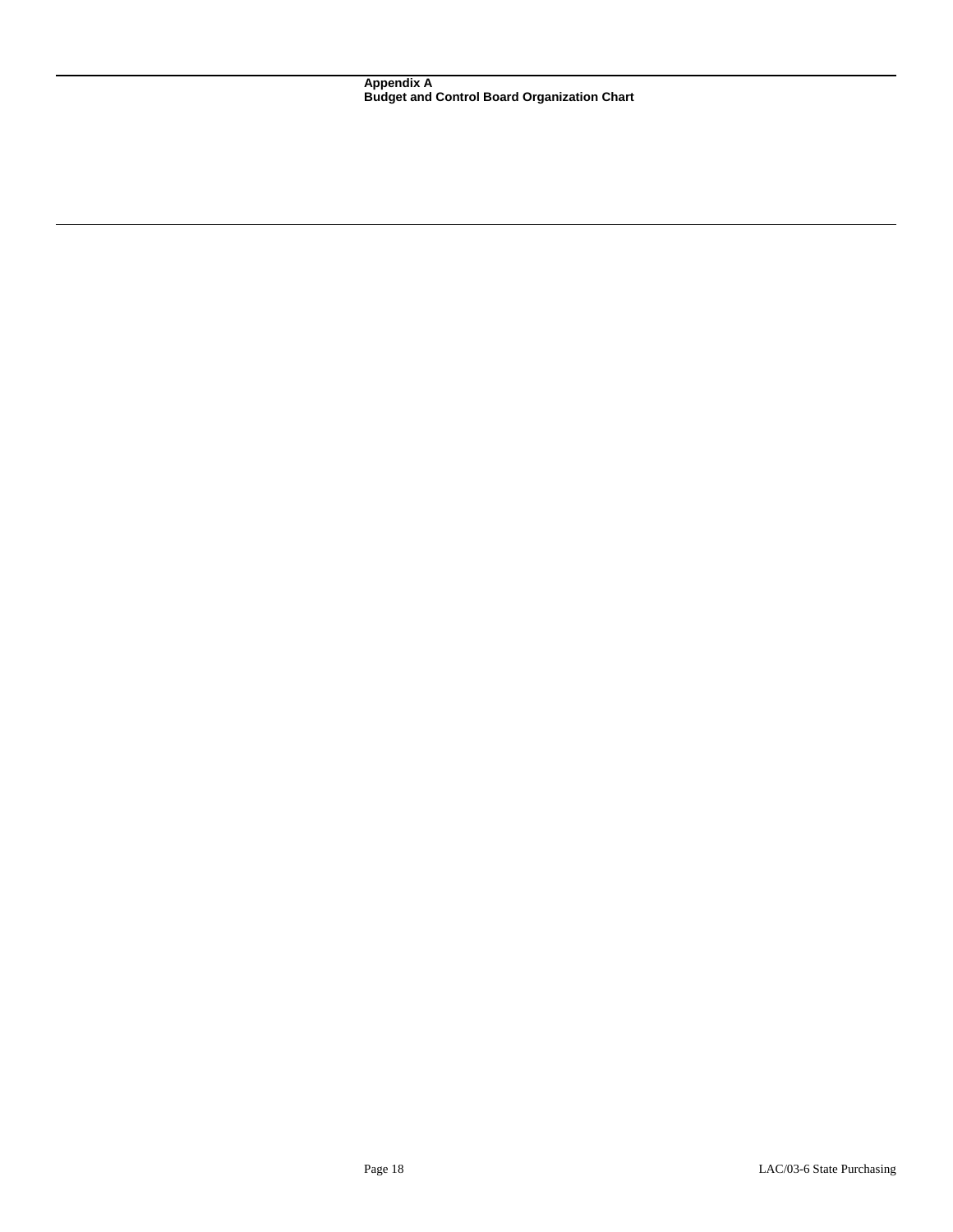## **Agency Limits Per Purchase as of May 2004**

| <b>STATE AGENCY</b>                                 | <b>GOODS AND SERVICES*</b> | <b>INFORMATION TECHNOLOGY</b> |
|-----------------------------------------------------|----------------------------|-------------------------------|
| 1. Accident Fund                                    | \$25,000                   | \$25,000                      |
| 2. Adjutant General                                 | \$25,000                   | \$25,000                      |
| 3. Administrative Law Judge Division                | \$25,000                   | \$25,000                      |
| 4. Agriculture, Department of                       | \$25,000                   | \$25,000                      |
| 5. Aiken Technical College                          | \$25,000                   | \$25,000                      |
| 6. Alcohol and Other Drug Abuse Services            | \$25,000                   | \$25,000                      |
| 7. Appellate Defense, Department of                 | \$25,000                   | \$25,000                      |
| 8. Archives and History, Department of              | \$25,000                   | \$25,000                      |
| 9. Arts Commission                                  | \$25,000                   |                               |
| 10. Attorney General's Office                       | \$25,000                   | \$25,000                      |
| 11. Blind, Commission for the                       | \$25,000                   | \$25,000                      |
| 12. Budget and Control Board                        | \$25,000                   | \$25,000                      |
| 13. Charleston Naval Complex Development Authority  | \$25,000                   | \$25,000                      |
| 14. Central Carolina Technical College              | \$25,000                   | \$25,000                      |
| 15. Citadel, The                                    | \$100,000                  | \$100,000                     |
| 16. Clemson University                              | \$225,000                  | \$225,000                     |
| 17. Coastal Carolina                                | \$100,000                  | \$50,000                      |
| 18. College of Charleston                           | \$200,000                  | \$200,000                     |
| 19. Commerce, Department of                         | \$25,000                   | \$25,000                      |
| 20. Commission on Higher Education                  | \$25,000                   | \$25,000                      |
| 21. Comptroller General, Office of the **           | \$10,000                   | \$10,000                      |
| 22. Consumer Affairs, Department of                 | \$25,000                   | \$25,000                      |
| 23. Corrections, Department of                      | \$200,000                  | \$100,000                     |
| 24. Deaf and Blind, School for the                  | \$50,000                   | \$50,000                      |
| 25. Denmark Technical College                       | \$25,000                   | \$25,000                      |
| 26. Disabilities and Special Needs, Department of   | \$100,000                  | \$100,000                     |
| 27. Education Lottery                               | \$25,000                   | \$25,000                      |
| 28. Education, Department of                        | \$25,000                   | \$25,000                      |
| 29. Education Oversight Commission                  | \$25,000                   | \$25,000                      |
| 30. Educational Television Commission               | \$25,000                   | \$25,000                      |
| 31. Election Commission                             | \$25,000                   | \$25,000                      |
| 32. Employment Security Commission                  | \$25,000                   | \$25,000                      |
| 33. Ethics Commission                               | \$25,000                   | \$25,000                      |
| 34. Financial Institutions, Board of                | \$25,000                   | \$25,000                      |
| 35. Florence-Darlington Technical College           | \$50,000                   | \$50,000                      |
| 36. Forestry Commission                             | \$50,000                   | \$25,000                      |
| 37. Francis Marion University                       | \$150,000                  | \$150,000                     |
| 38. Governor's Office                               | \$25,000                   | \$25,000                      |
| 39. Greenville Technical College                    | \$25,000                   | \$25,000                      |
| 40. Health and Environmental Control, Department of | \$200,000                  | \$100,000                     |
| 41. Health and Human Services, Department of        | \$25,000                   | \$100,000                     |
| 42. Higher Education Tuition Grants                 | \$25,000                   | \$25,000                      |
| 43. Horry-Georgetown Technical College              | \$30,000                   | \$30,000                      |
| 44. Housing Finance and Development Authority       | \$25,000                   | \$25,000                      |
| 45. Human Affairs Commission                        | \$25,000                   | \$25,000                      |
| 46. Indigent Defense, Commission                    | \$25,000                   | \$25,000                      |
| 47. Insurance, Department of                        | \$25,000                   | \$25,000                      |
| 48. John De La Howe School                          | \$25,000                   | \$25,000                      |
| 49. Judicial Department                             | \$25,000                   | \$25,000                      |
| 50. Juvenile Justice, Department of                 | \$50,000                   | \$50,000                      |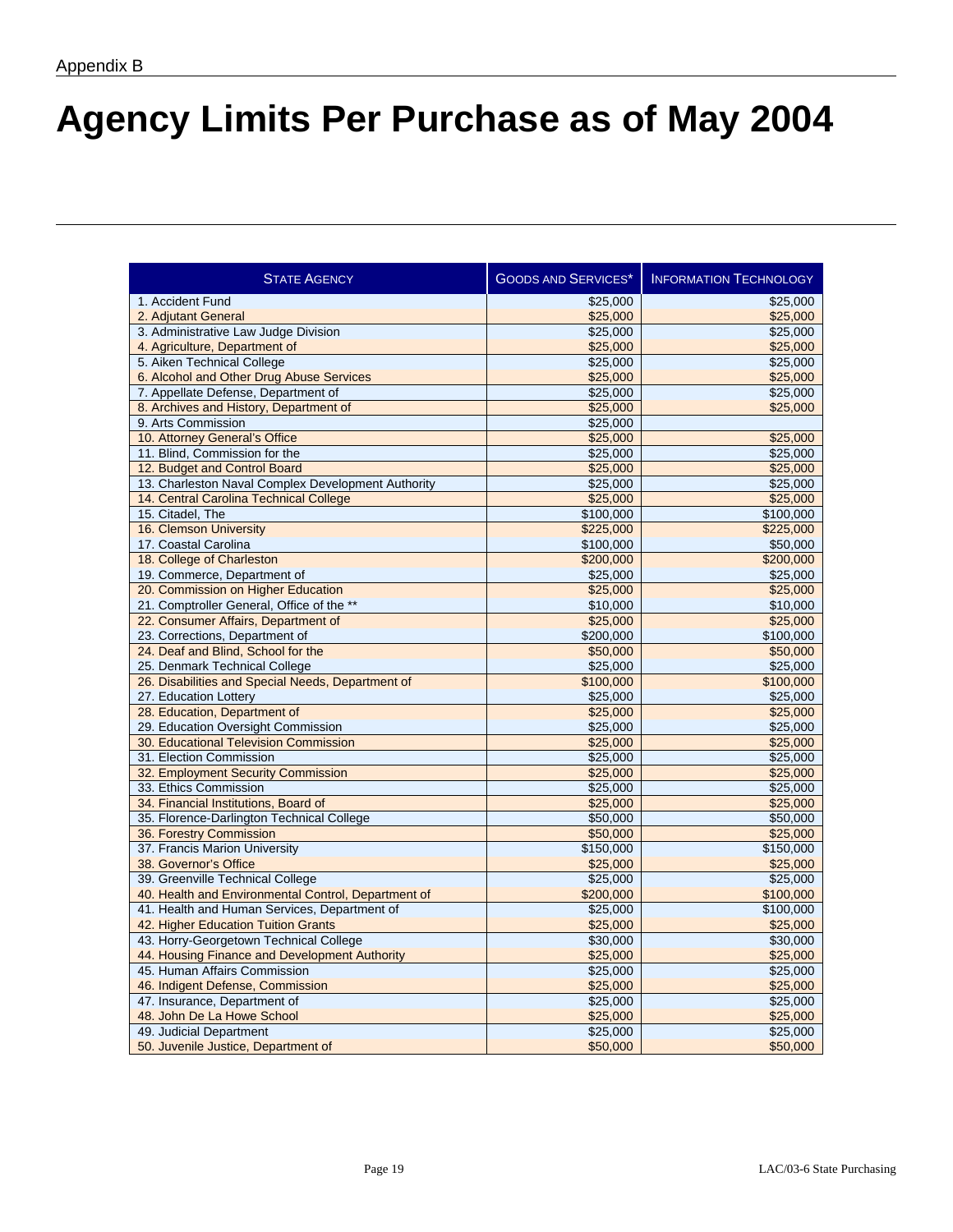| \$50,000<br>51. Labor Licensing and Regulation, Department of<br>\$50,000<br>\$100,000<br>\$100,000<br>52 .Lander University<br>53. Law Enforcement Division<br>\$25,000<br>\$25,000<br>\$25,000<br>\$25,000<br>54. Legislative Audit Council<br>55. Library, State<br>\$25,000<br>\$25,000<br>56. Lieutenant Governor's Office<br>\$25,000<br>\$25,000<br>57. Medical University of South Carolina<br>\$100,000<br>\$100,000<br>58. Mental Health, Department of<br>\$100,000<br>\$50,000<br>59. Midlands Technical College<br>\$25,000<br>\$25,000<br>60. Minority Affairs, Commission for<br>\$25,000<br>\$25,000<br>61. Motor Vehicles, Department of<br>\$50,000<br>\$50,000<br>62. Museum Commission, State<br>\$25,000<br>\$25,000<br>63. Myrtle Beach Air Force Base Redevelopment<br>\$25,000<br>\$25,000<br>64. Natural Resources, Department of<br>\$50,000<br>\$50,000<br>65. Northeastern Technical College<br>\$25,000<br>\$25,000<br>66. Orangeburg-Calhoun Technical College<br>\$25,000<br>\$25,000<br>67. Patient Compensation Fund<br>\$25,000<br>\$25,000<br>68. Parks, Recreation, and Tourism, Department of<br>\$25,000<br>\$25,000<br>69. Patriots Point Development Authority<br>\$25,000<br>\$25,000<br>70. Piedmont Technical College<br>\$25,000<br>\$25,000<br>71. Probation, Pardon and Parole, Department of<br>\$25,000<br>\$25,000<br>72. Procurement Review Panel<br>\$25,000<br>\$25,000<br>73. Prosecution Coordination, Commission on<br>\$25,000<br>\$25,000<br>74. Public Safety, Department of<br>\$50,000<br>\$50,000<br>75. Public Service Commission<br>\$25,000<br>\$25,000<br>76. Revenue, Department of<br>\$25,000<br>\$25,000<br>77. Savannah River Site Redevelopment Authority<br>\$25,000<br>\$25,000<br>78. Sea Grant Consortium<br>\$25,000<br>\$25,000<br>79. Second Injury Fund<br>\$25,000<br>\$25,000<br>80. Secretary of State<br>\$25,000<br>\$25,000<br>81. Sentencing Guidelines Commission<br>\$25,000<br>\$25,000<br>82. Social Services, Department of<br>\$50,000<br>\$50,000<br>83. Spartanburg Technical College<br>\$25,000<br>\$25,000<br>84. State Auditor<br>\$25,000<br>\$25,000<br>85. State Technical and Comprehensive Education<br>\$25,000<br>\$25,000<br>86. State University, South Carolina<br>\$25,000<br>\$25,000<br>87. Supreme Court<br>\$25,000<br>\$25,000<br>88. Technical College of the Lowcountry<br>\$25,000<br>\$25,000<br>89. Transportation, Department of<br>\$250,000<br>\$100,000<br>90. Treasurer's Office<br>\$25,000<br>\$25,000<br>91. Tri-County Technical College<br>\$25,000<br>\$25,000<br>92. Trident Technical College<br>\$100,000<br>\$100,000<br>93. University of South Carolina<br>\$225,000<br>\$225,000<br>94. Vocational Rehabilitation, Department of<br>\$25,000<br>\$25,000<br>95. Will Lou Gray Opportunity School<br>\$25,000<br>\$25,000<br>96. Williamsburg Technical College<br>\$25,000<br>\$25,000<br>97. Winthrop University<br>\$200,000<br>\$50,000<br>98. Workers' Compensation Commission<br>\$25,000<br>\$25,000<br>\$25,000<br>99. York Technical College<br>\$25,000 | <b>STATE AGENCY</b> | <b>GOODS AND SERVICES*</b> | <b>INFORMATION TECHNOLOGY</b> |
|-----------------------------------------------------------------------------------------------------------------------------------------------------------------------------------------------------------------------------------------------------------------------------------------------------------------------------------------------------------------------------------------------------------------------------------------------------------------------------------------------------------------------------------------------------------------------------------------------------------------------------------------------------------------------------------------------------------------------------------------------------------------------------------------------------------------------------------------------------------------------------------------------------------------------------------------------------------------------------------------------------------------------------------------------------------------------------------------------------------------------------------------------------------------------------------------------------------------------------------------------------------------------------------------------------------------------------------------------------------------------------------------------------------------------------------------------------------------------------------------------------------------------------------------------------------------------------------------------------------------------------------------------------------------------------------------------------------------------------------------------------------------------------------------------------------------------------------------------------------------------------------------------------------------------------------------------------------------------------------------------------------------------------------------------------------------------------------------------------------------------------------------------------------------------------------------------------------------------------------------------------------------------------------------------------------------------------------------------------------------------------------------------------------------------------------------------------------------------------------------------------------------------------------------------------------------------------------------------------------------------------------------------------------------------------------------------------------------------------------------------------------------------------------------------------------------------------------------------------------------------------------------------------------------------------------------------------------------------------------------------------------------------------------------------------------------------------------------------------------|---------------------|----------------------------|-------------------------------|
|                                                                                                                                                                                                                                                                                                                                                                                                                                                                                                                                                                                                                                                                                                                                                                                                                                                                                                                                                                                                                                                                                                                                                                                                                                                                                                                                                                                                                                                                                                                                                                                                                                                                                                                                                                                                                                                                                                                                                                                                                                                                                                                                                                                                                                                                                                                                                                                                                                                                                                                                                                                                                                                                                                                                                                                                                                                                                                                                                                                                                                                                                                           |                     |                            |                               |
|                                                                                                                                                                                                                                                                                                                                                                                                                                                                                                                                                                                                                                                                                                                                                                                                                                                                                                                                                                                                                                                                                                                                                                                                                                                                                                                                                                                                                                                                                                                                                                                                                                                                                                                                                                                                                                                                                                                                                                                                                                                                                                                                                                                                                                                                                                                                                                                                                                                                                                                                                                                                                                                                                                                                                                                                                                                                                                                                                                                                                                                                                                           |                     |                            |                               |
|                                                                                                                                                                                                                                                                                                                                                                                                                                                                                                                                                                                                                                                                                                                                                                                                                                                                                                                                                                                                                                                                                                                                                                                                                                                                                                                                                                                                                                                                                                                                                                                                                                                                                                                                                                                                                                                                                                                                                                                                                                                                                                                                                                                                                                                                                                                                                                                                                                                                                                                                                                                                                                                                                                                                                                                                                                                                                                                                                                                                                                                                                                           |                     |                            |                               |
|                                                                                                                                                                                                                                                                                                                                                                                                                                                                                                                                                                                                                                                                                                                                                                                                                                                                                                                                                                                                                                                                                                                                                                                                                                                                                                                                                                                                                                                                                                                                                                                                                                                                                                                                                                                                                                                                                                                                                                                                                                                                                                                                                                                                                                                                                                                                                                                                                                                                                                                                                                                                                                                                                                                                                                                                                                                                                                                                                                                                                                                                                                           |                     |                            |                               |
|                                                                                                                                                                                                                                                                                                                                                                                                                                                                                                                                                                                                                                                                                                                                                                                                                                                                                                                                                                                                                                                                                                                                                                                                                                                                                                                                                                                                                                                                                                                                                                                                                                                                                                                                                                                                                                                                                                                                                                                                                                                                                                                                                                                                                                                                                                                                                                                                                                                                                                                                                                                                                                                                                                                                                                                                                                                                                                                                                                                                                                                                                                           |                     |                            |                               |
|                                                                                                                                                                                                                                                                                                                                                                                                                                                                                                                                                                                                                                                                                                                                                                                                                                                                                                                                                                                                                                                                                                                                                                                                                                                                                                                                                                                                                                                                                                                                                                                                                                                                                                                                                                                                                                                                                                                                                                                                                                                                                                                                                                                                                                                                                                                                                                                                                                                                                                                                                                                                                                                                                                                                                                                                                                                                                                                                                                                                                                                                                                           |                     |                            |                               |
|                                                                                                                                                                                                                                                                                                                                                                                                                                                                                                                                                                                                                                                                                                                                                                                                                                                                                                                                                                                                                                                                                                                                                                                                                                                                                                                                                                                                                                                                                                                                                                                                                                                                                                                                                                                                                                                                                                                                                                                                                                                                                                                                                                                                                                                                                                                                                                                                                                                                                                                                                                                                                                                                                                                                                                                                                                                                                                                                                                                                                                                                                                           |                     |                            |                               |
|                                                                                                                                                                                                                                                                                                                                                                                                                                                                                                                                                                                                                                                                                                                                                                                                                                                                                                                                                                                                                                                                                                                                                                                                                                                                                                                                                                                                                                                                                                                                                                                                                                                                                                                                                                                                                                                                                                                                                                                                                                                                                                                                                                                                                                                                                                                                                                                                                                                                                                                                                                                                                                                                                                                                                                                                                                                                                                                                                                                                                                                                                                           |                     |                            |                               |
|                                                                                                                                                                                                                                                                                                                                                                                                                                                                                                                                                                                                                                                                                                                                                                                                                                                                                                                                                                                                                                                                                                                                                                                                                                                                                                                                                                                                                                                                                                                                                                                                                                                                                                                                                                                                                                                                                                                                                                                                                                                                                                                                                                                                                                                                                                                                                                                                                                                                                                                                                                                                                                                                                                                                                                                                                                                                                                                                                                                                                                                                                                           |                     |                            |                               |
|                                                                                                                                                                                                                                                                                                                                                                                                                                                                                                                                                                                                                                                                                                                                                                                                                                                                                                                                                                                                                                                                                                                                                                                                                                                                                                                                                                                                                                                                                                                                                                                                                                                                                                                                                                                                                                                                                                                                                                                                                                                                                                                                                                                                                                                                                                                                                                                                                                                                                                                                                                                                                                                                                                                                                                                                                                                                                                                                                                                                                                                                                                           |                     |                            |                               |
|                                                                                                                                                                                                                                                                                                                                                                                                                                                                                                                                                                                                                                                                                                                                                                                                                                                                                                                                                                                                                                                                                                                                                                                                                                                                                                                                                                                                                                                                                                                                                                                                                                                                                                                                                                                                                                                                                                                                                                                                                                                                                                                                                                                                                                                                                                                                                                                                                                                                                                                                                                                                                                                                                                                                                                                                                                                                                                                                                                                                                                                                                                           |                     |                            |                               |
|                                                                                                                                                                                                                                                                                                                                                                                                                                                                                                                                                                                                                                                                                                                                                                                                                                                                                                                                                                                                                                                                                                                                                                                                                                                                                                                                                                                                                                                                                                                                                                                                                                                                                                                                                                                                                                                                                                                                                                                                                                                                                                                                                                                                                                                                                                                                                                                                                                                                                                                                                                                                                                                                                                                                                                                                                                                                                                                                                                                                                                                                                                           |                     |                            |                               |
|                                                                                                                                                                                                                                                                                                                                                                                                                                                                                                                                                                                                                                                                                                                                                                                                                                                                                                                                                                                                                                                                                                                                                                                                                                                                                                                                                                                                                                                                                                                                                                                                                                                                                                                                                                                                                                                                                                                                                                                                                                                                                                                                                                                                                                                                                                                                                                                                                                                                                                                                                                                                                                                                                                                                                                                                                                                                                                                                                                                                                                                                                                           |                     |                            |                               |
|                                                                                                                                                                                                                                                                                                                                                                                                                                                                                                                                                                                                                                                                                                                                                                                                                                                                                                                                                                                                                                                                                                                                                                                                                                                                                                                                                                                                                                                                                                                                                                                                                                                                                                                                                                                                                                                                                                                                                                                                                                                                                                                                                                                                                                                                                                                                                                                                                                                                                                                                                                                                                                                                                                                                                                                                                                                                                                                                                                                                                                                                                                           |                     |                            |                               |
|                                                                                                                                                                                                                                                                                                                                                                                                                                                                                                                                                                                                                                                                                                                                                                                                                                                                                                                                                                                                                                                                                                                                                                                                                                                                                                                                                                                                                                                                                                                                                                                                                                                                                                                                                                                                                                                                                                                                                                                                                                                                                                                                                                                                                                                                                                                                                                                                                                                                                                                                                                                                                                                                                                                                                                                                                                                                                                                                                                                                                                                                                                           |                     |                            |                               |
|                                                                                                                                                                                                                                                                                                                                                                                                                                                                                                                                                                                                                                                                                                                                                                                                                                                                                                                                                                                                                                                                                                                                                                                                                                                                                                                                                                                                                                                                                                                                                                                                                                                                                                                                                                                                                                                                                                                                                                                                                                                                                                                                                                                                                                                                                                                                                                                                                                                                                                                                                                                                                                                                                                                                                                                                                                                                                                                                                                                                                                                                                                           |                     |                            |                               |
|                                                                                                                                                                                                                                                                                                                                                                                                                                                                                                                                                                                                                                                                                                                                                                                                                                                                                                                                                                                                                                                                                                                                                                                                                                                                                                                                                                                                                                                                                                                                                                                                                                                                                                                                                                                                                                                                                                                                                                                                                                                                                                                                                                                                                                                                                                                                                                                                                                                                                                                                                                                                                                                                                                                                                                                                                                                                                                                                                                                                                                                                                                           |                     |                            |                               |
|                                                                                                                                                                                                                                                                                                                                                                                                                                                                                                                                                                                                                                                                                                                                                                                                                                                                                                                                                                                                                                                                                                                                                                                                                                                                                                                                                                                                                                                                                                                                                                                                                                                                                                                                                                                                                                                                                                                                                                                                                                                                                                                                                                                                                                                                                                                                                                                                                                                                                                                                                                                                                                                                                                                                                                                                                                                                                                                                                                                                                                                                                                           |                     |                            |                               |
|                                                                                                                                                                                                                                                                                                                                                                                                                                                                                                                                                                                                                                                                                                                                                                                                                                                                                                                                                                                                                                                                                                                                                                                                                                                                                                                                                                                                                                                                                                                                                                                                                                                                                                                                                                                                                                                                                                                                                                                                                                                                                                                                                                                                                                                                                                                                                                                                                                                                                                                                                                                                                                                                                                                                                                                                                                                                                                                                                                                                                                                                                                           |                     |                            |                               |
|                                                                                                                                                                                                                                                                                                                                                                                                                                                                                                                                                                                                                                                                                                                                                                                                                                                                                                                                                                                                                                                                                                                                                                                                                                                                                                                                                                                                                                                                                                                                                                                                                                                                                                                                                                                                                                                                                                                                                                                                                                                                                                                                                                                                                                                                                                                                                                                                                                                                                                                                                                                                                                                                                                                                                                                                                                                                                                                                                                                                                                                                                                           |                     |                            |                               |
|                                                                                                                                                                                                                                                                                                                                                                                                                                                                                                                                                                                                                                                                                                                                                                                                                                                                                                                                                                                                                                                                                                                                                                                                                                                                                                                                                                                                                                                                                                                                                                                                                                                                                                                                                                                                                                                                                                                                                                                                                                                                                                                                                                                                                                                                                                                                                                                                                                                                                                                                                                                                                                                                                                                                                                                                                                                                                                                                                                                                                                                                                                           |                     |                            |                               |
|                                                                                                                                                                                                                                                                                                                                                                                                                                                                                                                                                                                                                                                                                                                                                                                                                                                                                                                                                                                                                                                                                                                                                                                                                                                                                                                                                                                                                                                                                                                                                                                                                                                                                                                                                                                                                                                                                                                                                                                                                                                                                                                                                                                                                                                                                                                                                                                                                                                                                                                                                                                                                                                                                                                                                                                                                                                                                                                                                                                                                                                                                                           |                     |                            |                               |
|                                                                                                                                                                                                                                                                                                                                                                                                                                                                                                                                                                                                                                                                                                                                                                                                                                                                                                                                                                                                                                                                                                                                                                                                                                                                                                                                                                                                                                                                                                                                                                                                                                                                                                                                                                                                                                                                                                                                                                                                                                                                                                                                                                                                                                                                                                                                                                                                                                                                                                                                                                                                                                                                                                                                                                                                                                                                                                                                                                                                                                                                                                           |                     |                            |                               |
|                                                                                                                                                                                                                                                                                                                                                                                                                                                                                                                                                                                                                                                                                                                                                                                                                                                                                                                                                                                                                                                                                                                                                                                                                                                                                                                                                                                                                                                                                                                                                                                                                                                                                                                                                                                                                                                                                                                                                                                                                                                                                                                                                                                                                                                                                                                                                                                                                                                                                                                                                                                                                                                                                                                                                                                                                                                                                                                                                                                                                                                                                                           |                     |                            |                               |
|                                                                                                                                                                                                                                                                                                                                                                                                                                                                                                                                                                                                                                                                                                                                                                                                                                                                                                                                                                                                                                                                                                                                                                                                                                                                                                                                                                                                                                                                                                                                                                                                                                                                                                                                                                                                                                                                                                                                                                                                                                                                                                                                                                                                                                                                                                                                                                                                                                                                                                                                                                                                                                                                                                                                                                                                                                                                                                                                                                                                                                                                                                           |                     |                            |                               |
|                                                                                                                                                                                                                                                                                                                                                                                                                                                                                                                                                                                                                                                                                                                                                                                                                                                                                                                                                                                                                                                                                                                                                                                                                                                                                                                                                                                                                                                                                                                                                                                                                                                                                                                                                                                                                                                                                                                                                                                                                                                                                                                                                                                                                                                                                                                                                                                                                                                                                                                                                                                                                                                                                                                                                                                                                                                                                                                                                                                                                                                                                                           |                     |                            |                               |
|                                                                                                                                                                                                                                                                                                                                                                                                                                                                                                                                                                                                                                                                                                                                                                                                                                                                                                                                                                                                                                                                                                                                                                                                                                                                                                                                                                                                                                                                                                                                                                                                                                                                                                                                                                                                                                                                                                                                                                                                                                                                                                                                                                                                                                                                                                                                                                                                                                                                                                                                                                                                                                                                                                                                                                                                                                                                                                                                                                                                                                                                                                           |                     |                            |                               |
|                                                                                                                                                                                                                                                                                                                                                                                                                                                                                                                                                                                                                                                                                                                                                                                                                                                                                                                                                                                                                                                                                                                                                                                                                                                                                                                                                                                                                                                                                                                                                                                                                                                                                                                                                                                                                                                                                                                                                                                                                                                                                                                                                                                                                                                                                                                                                                                                                                                                                                                                                                                                                                                                                                                                                                                                                                                                                                                                                                                                                                                                                                           |                     |                            |                               |
|                                                                                                                                                                                                                                                                                                                                                                                                                                                                                                                                                                                                                                                                                                                                                                                                                                                                                                                                                                                                                                                                                                                                                                                                                                                                                                                                                                                                                                                                                                                                                                                                                                                                                                                                                                                                                                                                                                                                                                                                                                                                                                                                                                                                                                                                                                                                                                                                                                                                                                                                                                                                                                                                                                                                                                                                                                                                                                                                                                                                                                                                                                           |                     |                            |                               |
|                                                                                                                                                                                                                                                                                                                                                                                                                                                                                                                                                                                                                                                                                                                                                                                                                                                                                                                                                                                                                                                                                                                                                                                                                                                                                                                                                                                                                                                                                                                                                                                                                                                                                                                                                                                                                                                                                                                                                                                                                                                                                                                                                                                                                                                                                                                                                                                                                                                                                                                                                                                                                                                                                                                                                                                                                                                                                                                                                                                                                                                                                                           |                     |                            |                               |
|                                                                                                                                                                                                                                                                                                                                                                                                                                                                                                                                                                                                                                                                                                                                                                                                                                                                                                                                                                                                                                                                                                                                                                                                                                                                                                                                                                                                                                                                                                                                                                                                                                                                                                                                                                                                                                                                                                                                                                                                                                                                                                                                                                                                                                                                                                                                                                                                                                                                                                                                                                                                                                                                                                                                                                                                                                                                                                                                                                                                                                                                                                           |                     |                            |                               |
|                                                                                                                                                                                                                                                                                                                                                                                                                                                                                                                                                                                                                                                                                                                                                                                                                                                                                                                                                                                                                                                                                                                                                                                                                                                                                                                                                                                                                                                                                                                                                                                                                                                                                                                                                                                                                                                                                                                                                                                                                                                                                                                                                                                                                                                                                                                                                                                                                                                                                                                                                                                                                                                                                                                                                                                                                                                                                                                                                                                                                                                                                                           |                     |                            |                               |
|                                                                                                                                                                                                                                                                                                                                                                                                                                                                                                                                                                                                                                                                                                                                                                                                                                                                                                                                                                                                                                                                                                                                                                                                                                                                                                                                                                                                                                                                                                                                                                                                                                                                                                                                                                                                                                                                                                                                                                                                                                                                                                                                                                                                                                                                                                                                                                                                                                                                                                                                                                                                                                                                                                                                                                                                                                                                                                                                                                                                                                                                                                           |                     |                            |                               |
|                                                                                                                                                                                                                                                                                                                                                                                                                                                                                                                                                                                                                                                                                                                                                                                                                                                                                                                                                                                                                                                                                                                                                                                                                                                                                                                                                                                                                                                                                                                                                                                                                                                                                                                                                                                                                                                                                                                                                                                                                                                                                                                                                                                                                                                                                                                                                                                                                                                                                                                                                                                                                                                                                                                                                                                                                                                                                                                                                                                                                                                                                                           |                     |                            |                               |
|                                                                                                                                                                                                                                                                                                                                                                                                                                                                                                                                                                                                                                                                                                                                                                                                                                                                                                                                                                                                                                                                                                                                                                                                                                                                                                                                                                                                                                                                                                                                                                                                                                                                                                                                                                                                                                                                                                                                                                                                                                                                                                                                                                                                                                                                                                                                                                                                                                                                                                                                                                                                                                                                                                                                                                                                                                                                                                                                                                                                                                                                                                           |                     |                            |                               |
|                                                                                                                                                                                                                                                                                                                                                                                                                                                                                                                                                                                                                                                                                                                                                                                                                                                                                                                                                                                                                                                                                                                                                                                                                                                                                                                                                                                                                                                                                                                                                                                                                                                                                                                                                                                                                                                                                                                                                                                                                                                                                                                                                                                                                                                                                                                                                                                                                                                                                                                                                                                                                                                                                                                                                                                                                                                                                                                                                                                                                                                                                                           |                     |                            |                               |
|                                                                                                                                                                                                                                                                                                                                                                                                                                                                                                                                                                                                                                                                                                                                                                                                                                                                                                                                                                                                                                                                                                                                                                                                                                                                                                                                                                                                                                                                                                                                                                                                                                                                                                                                                                                                                                                                                                                                                                                                                                                                                                                                                                                                                                                                                                                                                                                                                                                                                                                                                                                                                                                                                                                                                                                                                                                                                                                                                                                                                                                                                                           |                     |                            |                               |
|                                                                                                                                                                                                                                                                                                                                                                                                                                                                                                                                                                                                                                                                                                                                                                                                                                                                                                                                                                                                                                                                                                                                                                                                                                                                                                                                                                                                                                                                                                                                                                                                                                                                                                                                                                                                                                                                                                                                                                                                                                                                                                                                                                                                                                                                                                                                                                                                                                                                                                                                                                                                                                                                                                                                                                                                                                                                                                                                                                                                                                                                                                           |                     |                            |                               |
|                                                                                                                                                                                                                                                                                                                                                                                                                                                                                                                                                                                                                                                                                                                                                                                                                                                                                                                                                                                                                                                                                                                                                                                                                                                                                                                                                                                                                                                                                                                                                                                                                                                                                                                                                                                                                                                                                                                                                                                                                                                                                                                                                                                                                                                                                                                                                                                                                                                                                                                                                                                                                                                                                                                                                                                                                                                                                                                                                                                                                                                                                                           |                     |                            |                               |
|                                                                                                                                                                                                                                                                                                                                                                                                                                                                                                                                                                                                                                                                                                                                                                                                                                                                                                                                                                                                                                                                                                                                                                                                                                                                                                                                                                                                                                                                                                                                                                                                                                                                                                                                                                                                                                                                                                                                                                                                                                                                                                                                                                                                                                                                                                                                                                                                                                                                                                                                                                                                                                                                                                                                                                                                                                                                                                                                                                                                                                                                                                           |                     |                            |                               |
|                                                                                                                                                                                                                                                                                                                                                                                                                                                                                                                                                                                                                                                                                                                                                                                                                                                                                                                                                                                                                                                                                                                                                                                                                                                                                                                                                                                                                                                                                                                                                                                                                                                                                                                                                                                                                                                                                                                                                                                                                                                                                                                                                                                                                                                                                                                                                                                                                                                                                                                                                                                                                                                                                                                                                                                                                                                                                                                                                                                                                                                                                                           |                     |                            |                               |
|                                                                                                                                                                                                                                                                                                                                                                                                                                                                                                                                                                                                                                                                                                                                                                                                                                                                                                                                                                                                                                                                                                                                                                                                                                                                                                                                                                                                                                                                                                                                                                                                                                                                                                                                                                                                                                                                                                                                                                                                                                                                                                                                                                                                                                                                                                                                                                                                                                                                                                                                                                                                                                                                                                                                                                                                                                                                                                                                                                                                                                                                                                           |                     |                            |                               |
|                                                                                                                                                                                                                                                                                                                                                                                                                                                                                                                                                                                                                                                                                                                                                                                                                                                                                                                                                                                                                                                                                                                                                                                                                                                                                                                                                                                                                                                                                                                                                                                                                                                                                                                                                                                                                                                                                                                                                                                                                                                                                                                                                                                                                                                                                                                                                                                                                                                                                                                                                                                                                                                                                                                                                                                                                                                                                                                                                                                                                                                                                                           |                     |                            |                               |
|                                                                                                                                                                                                                                                                                                                                                                                                                                                                                                                                                                                                                                                                                                                                                                                                                                                                                                                                                                                                                                                                                                                                                                                                                                                                                                                                                                                                                                                                                                                                                                                                                                                                                                                                                                                                                                                                                                                                                                                                                                                                                                                                                                                                                                                                                                                                                                                                                                                                                                                                                                                                                                                                                                                                                                                                                                                                                                                                                                                                                                                                                                           |                     |                            |                               |
|                                                                                                                                                                                                                                                                                                                                                                                                                                                                                                                                                                                                                                                                                                                                                                                                                                                                                                                                                                                                                                                                                                                                                                                                                                                                                                                                                                                                                                                                                                                                                                                                                                                                                                                                                                                                                                                                                                                                                                                                                                                                                                                                                                                                                                                                                                                                                                                                                                                                                                                                                                                                                                                                                                                                                                                                                                                                                                                                                                                                                                                                                                           |                     |                            |                               |
|                                                                                                                                                                                                                                                                                                                                                                                                                                                                                                                                                                                                                                                                                                                                                                                                                                                                                                                                                                                                                                                                                                                                                                                                                                                                                                                                                                                                                                                                                                                                                                                                                                                                                                                                                                                                                                                                                                                                                                                                                                                                                                                                                                                                                                                                                                                                                                                                                                                                                                                                                                                                                                                                                                                                                                                                                                                                                                                                                                                                                                                                                                           |                     |                            |                               |
|                                                                                                                                                                                                                                                                                                                                                                                                                                                                                                                                                                                                                                                                                                                                                                                                                                                                                                                                                                                                                                                                                                                                                                                                                                                                                                                                                                                                                                                                                                                                                                                                                                                                                                                                                                                                                                                                                                                                                                                                                                                                                                                                                                                                                                                                                                                                                                                                                                                                                                                                                                                                                                                                                                                                                                                                                                                                                                                                                                                                                                                                                                           |                     |                            |                               |
|                                                                                                                                                                                                                                                                                                                                                                                                                                                                                                                                                                                                                                                                                                                                                                                                                                                                                                                                                                                                                                                                                                                                                                                                                                                                                                                                                                                                                                                                                                                                                                                                                                                                                                                                                                                                                                                                                                                                                                                                                                                                                                                                                                                                                                                                                                                                                                                                                                                                                                                                                                                                                                                                                                                                                                                                                                                                                                                                                                                                                                                                                                           |                     |                            |                               |
|                                                                                                                                                                                                                                                                                                                                                                                                                                                                                                                                                                                                                                                                                                                                                                                                                                                                                                                                                                                                                                                                                                                                                                                                                                                                                                                                                                                                                                                                                                                                                                                                                                                                                                                                                                                                                                                                                                                                                                                                                                                                                                                                                                                                                                                                                                                                                                                                                                                                                                                                                                                                                                                                                                                                                                                                                                                                                                                                                                                                                                                                                                           |                     |                            |                               |

\* Goods and services unique to an agency, such as drugs and construction, have higher limits for some agencies.

\*\* By agency request, the purchasing limit is less than \$25,000.

Source: S.C. Budget and Control Board.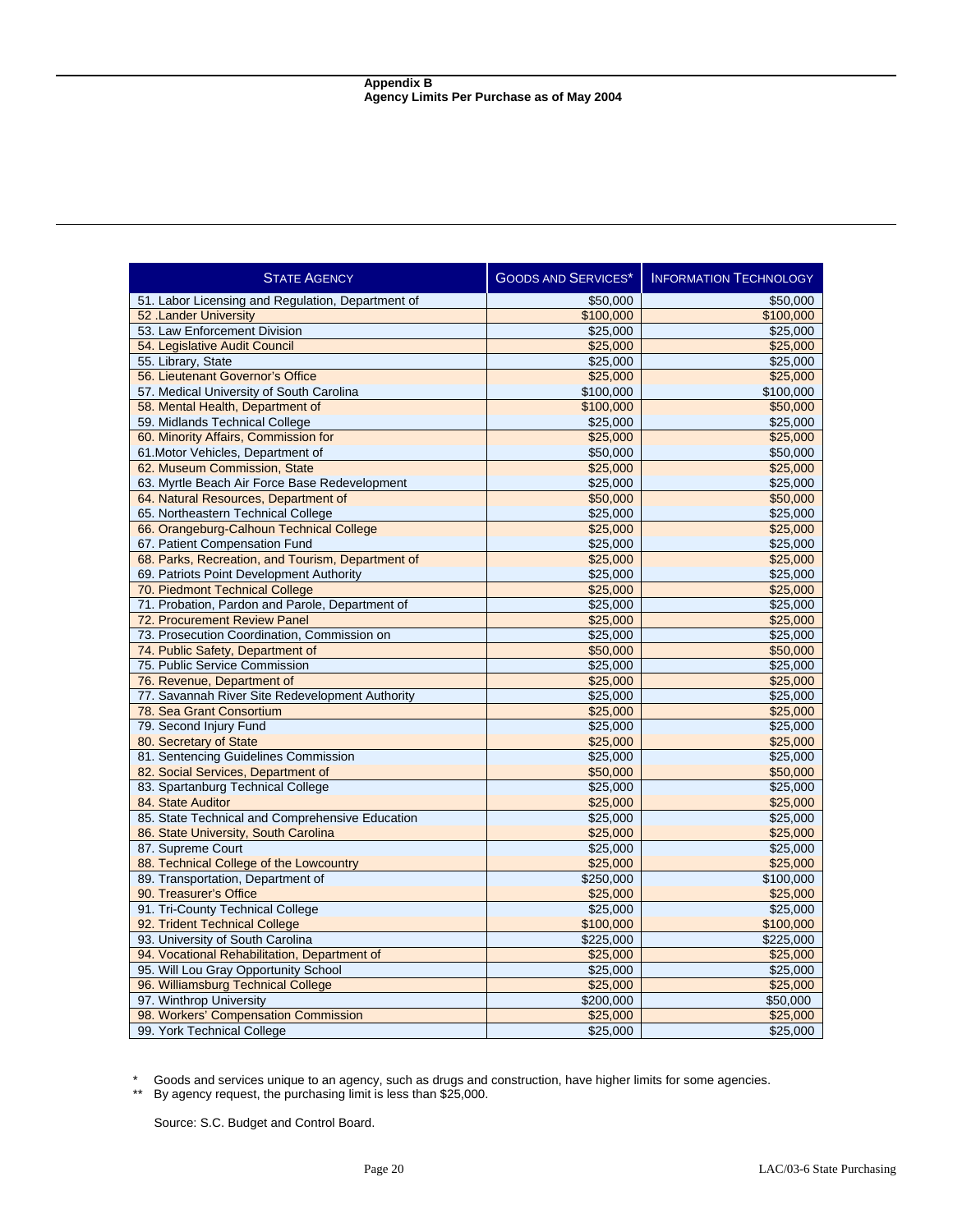# **Agency Comments**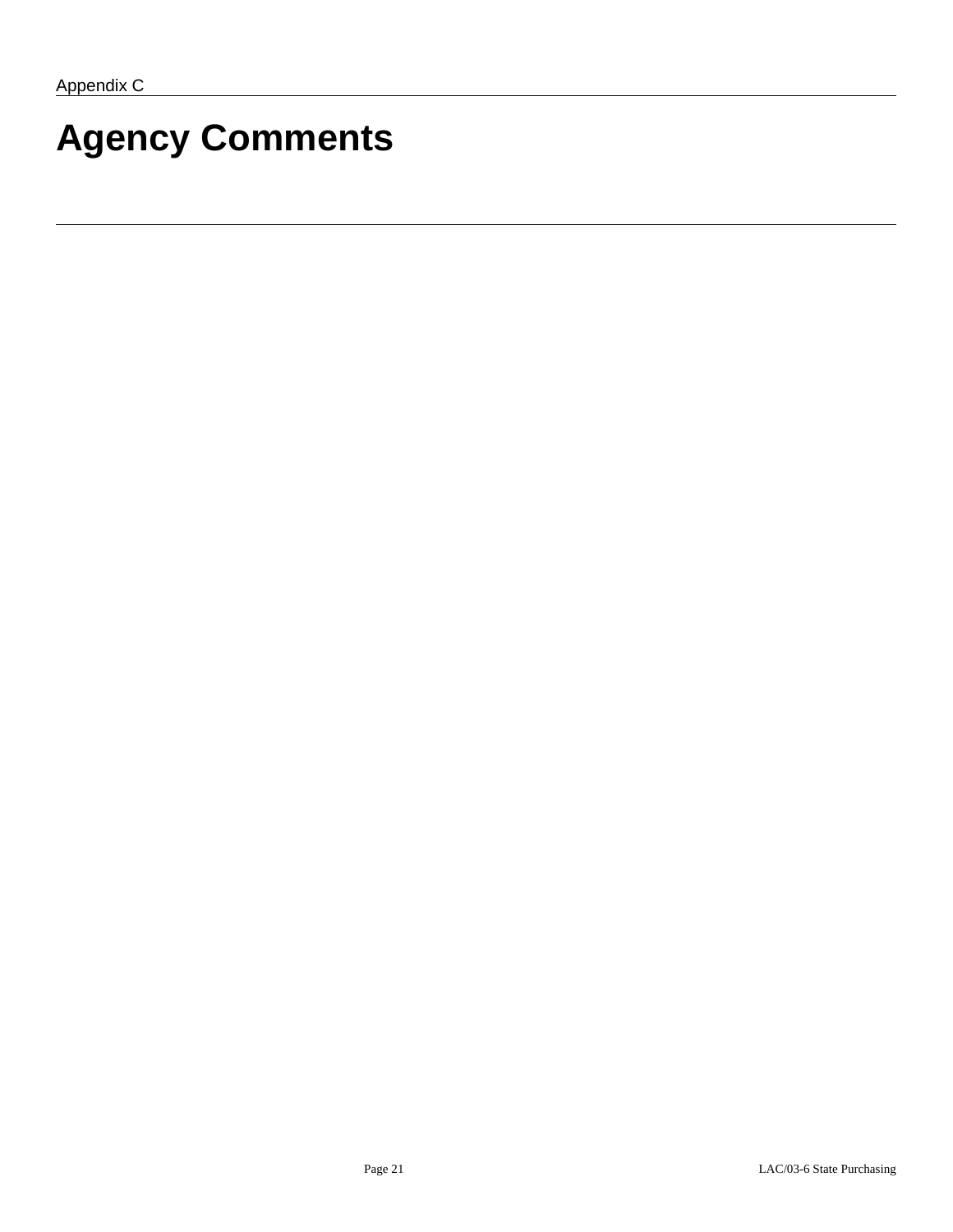**Appendix C Agency Comments**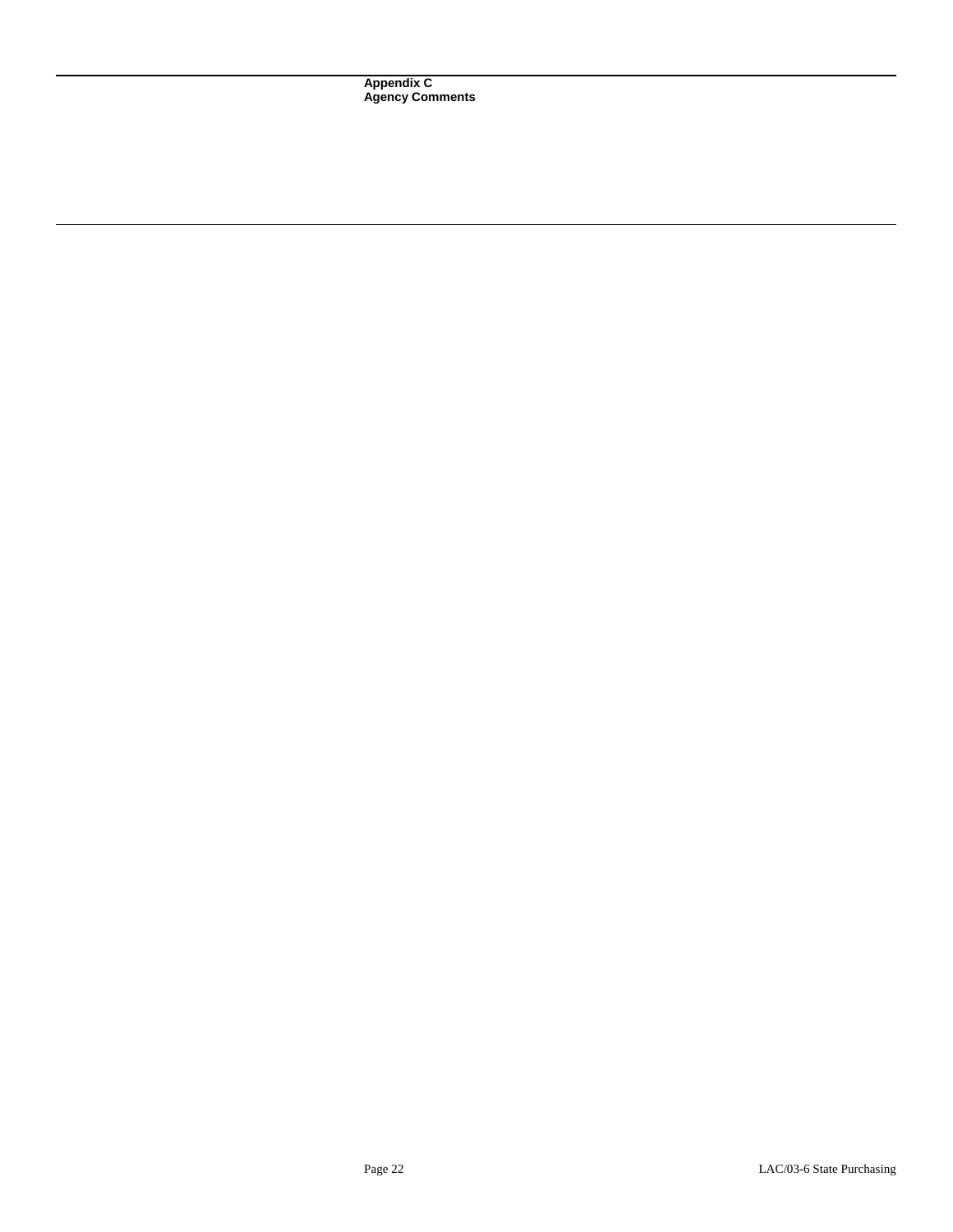### STATE OF SOUTH CAROLINA State Budget and Control Board OFFICE OF THE EXECUTIVE DIRECTOR

MARK SANFORD, CHAIRMAN GOVERNOR

**GRADY L. PATTERSON, JR.** STATE TREASURER

RICHARD ECKSTROM COMPTROLLER GENERAL

December 10, 2004

George L. Schroeder Director South Carolina Legislative Audit Council 1331 Elmwood Ave., Suite 315 Columbia, S.C. 29201

Dear Mr. Schroeder:

This is a response to the audit, A Limited-Scope Review of State Government Purchasing Overseen by the Budget and Control Board. We are pleased that your auditors did not find a single case in which a procurement was awarded in a erroneous, arbitrary or illegal manner. Indeed, state law establishes elaborate protections to ensure that bidders have every opportunity to have their concerns about a procurement decision heard promptly by independent parties.

As noted in the audit, we have made several technical changes in our procedures to ensure that documentation of procurement method used and that conflict of interest statements are signed in all cases. The section concerning resident vendor and in-state product preferences concerns matters of law that can only be addressed by the General Assembly.

There is a need to clarify several points raised by your auditors.

Documentation of evaluation scores. The LAC audit takes a portion of state law out of context in claiming that evaluator's notes should be included in procurement files. The Consolidated Procurement Code explicitly states that:

evaluative documents pre-decisional in nature such as inter- or intra-agency memoranda containing technical evaluations and recommendations are exempted so long as the contract award does not expressly adopt or incorporate the inter-or intra-agency memoranda reflecting the pre-decisional deliberations.

Evaluators are free to use scratch pads and informal notes to assist them in the evaluation process. Such notes would be inappropriate additions to the official file because they are



P.O. BOX 12444 COLUMBIA, SOUTH CAROLINA 29211 (803) 734-2320 Fax: (803) 734-2117

HUGH K. LEATHERMAN, SR. CHAIRMAN, SENATE FINANCE COMMITTEE

ROBERT W. HARRELL, JR. CHAIRMAN, WAYS AND MEANS COMMITTEE

FRANK W. FUSCO EXECUTIVE DIRECTOR